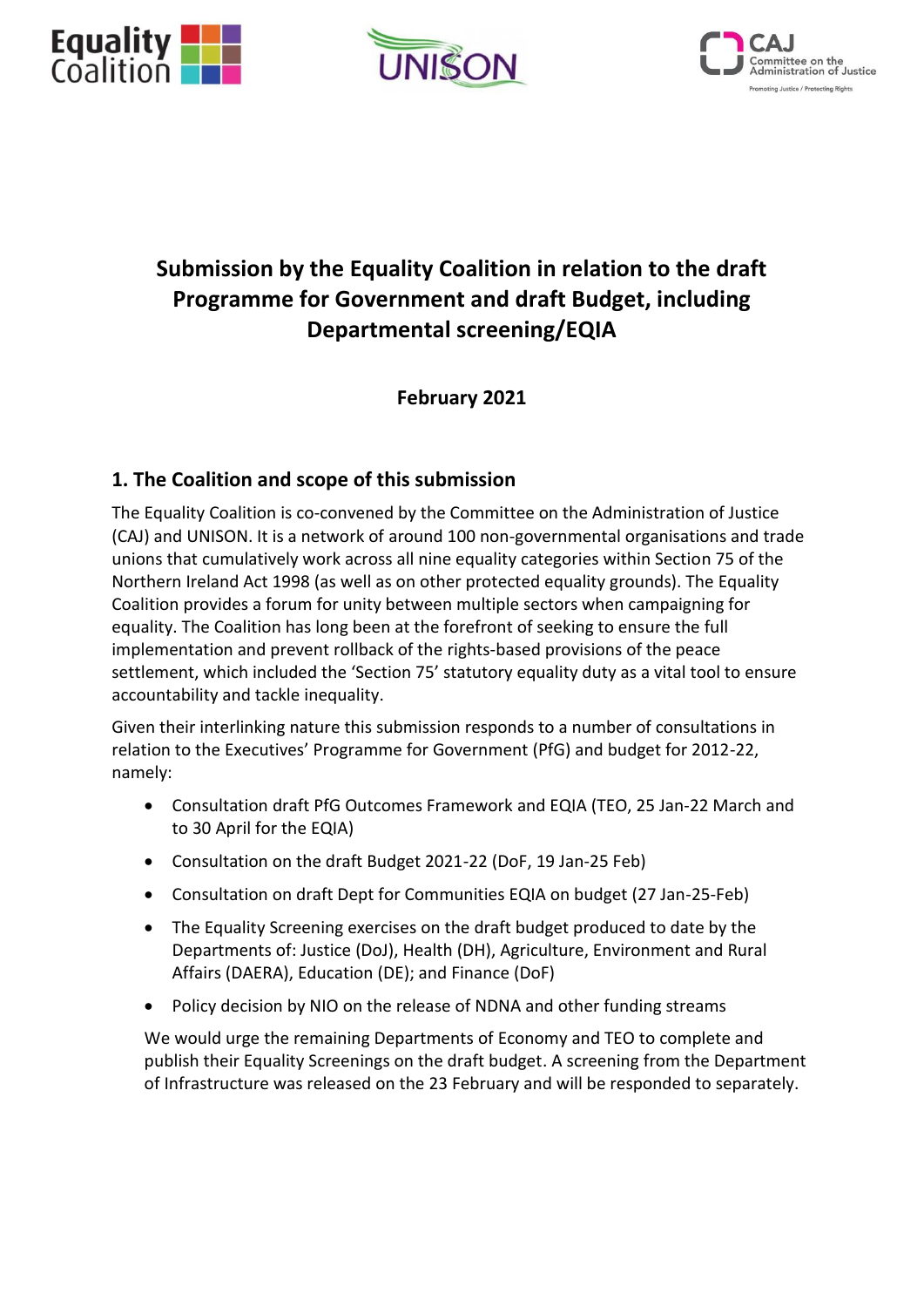





## **2. Executive Summary and key recommendations**

## **For the Executive Office (TEO)**

- $\triangleright$  Under the Belfast/Good Friday Agreement (GFA) and its implementation law the NI Executive is to annually seek to agree a Programme for Government (PfG) "*incorporating an agreed budget linked to policies and programmes.*"
- $\triangleright$  We are concerned that despite a draft PfG having been already negotiated in the January 2020 *New Decade New Approach* (NDNA) deal (containing important equality and rights commitments) no PfG has been adopted.
- ➢ At present the TEO is only consulting on an 'Outcomes Framework' for the PfG and not the PfG. There is presently no TEO commitment to seek Executive consideration of a PfG compliant with the GFA despite this being a legal duty.
- $\triangleright$  We therefore seek urgent clarification as to the intentions of TEO Ministers, and a commitment from TEO that a GFA-compliant PfG will be put to the NI Executive inclusive of the equality and rights commitments in NDNA. We are concerned of likely adverse impacts on equality of not having such commitments in the PfG.
- ➢ We very much welcome the TEO decision in the revised PfG Screening Exercise to conduct a full Equality Impact Assessment (EQIA) that has now been produced. We are keen to further engage on the draft EQIA and we make a number of comments in this submission, in particular on additional evidence sources. We would also urge that the final EQIA is not restricted to the Outcomes Framework in the abstract but also encompasses its indicators and the overall approach to the PfG. We urge reconsideration of not having an outcome focusing on housing, and also on the framing of outcomes on 'better jobs' and 'infrastructure' as well as broadening the priority reference in 'keeping people safe' to other protected equality grounds.

#### **For the Northern Ireland Office (NIO)**

- $\triangleright$  The budget provided under the 'block grant' remains at £360m below pre austerity levels. We understand the UK has among the lowest public spending *per capita* in western Europe and no additional monies have been provided to date to deal with the devastating socioeconomic consequences of the pandemic.
- $\triangleright$  The NIO had not confirmed UK funding streams by the time the DoF had to produce a draft budget. DoF is constrained by law to include only the funding that has been confirmed, meaning policy decisions by the NIO not to confirm funding streams in time have adversely affected the consultation and equality screenings. There is little transparency as to what criteria the NIO has applied to make decisions to only release some revenue streams under NDNA and not others, or on other funding streams. We urge the NIO to ensure it provides timely confirmation of funding streams, and the criteria applied to their release, and provides an overarching equality screening of these funding decisions.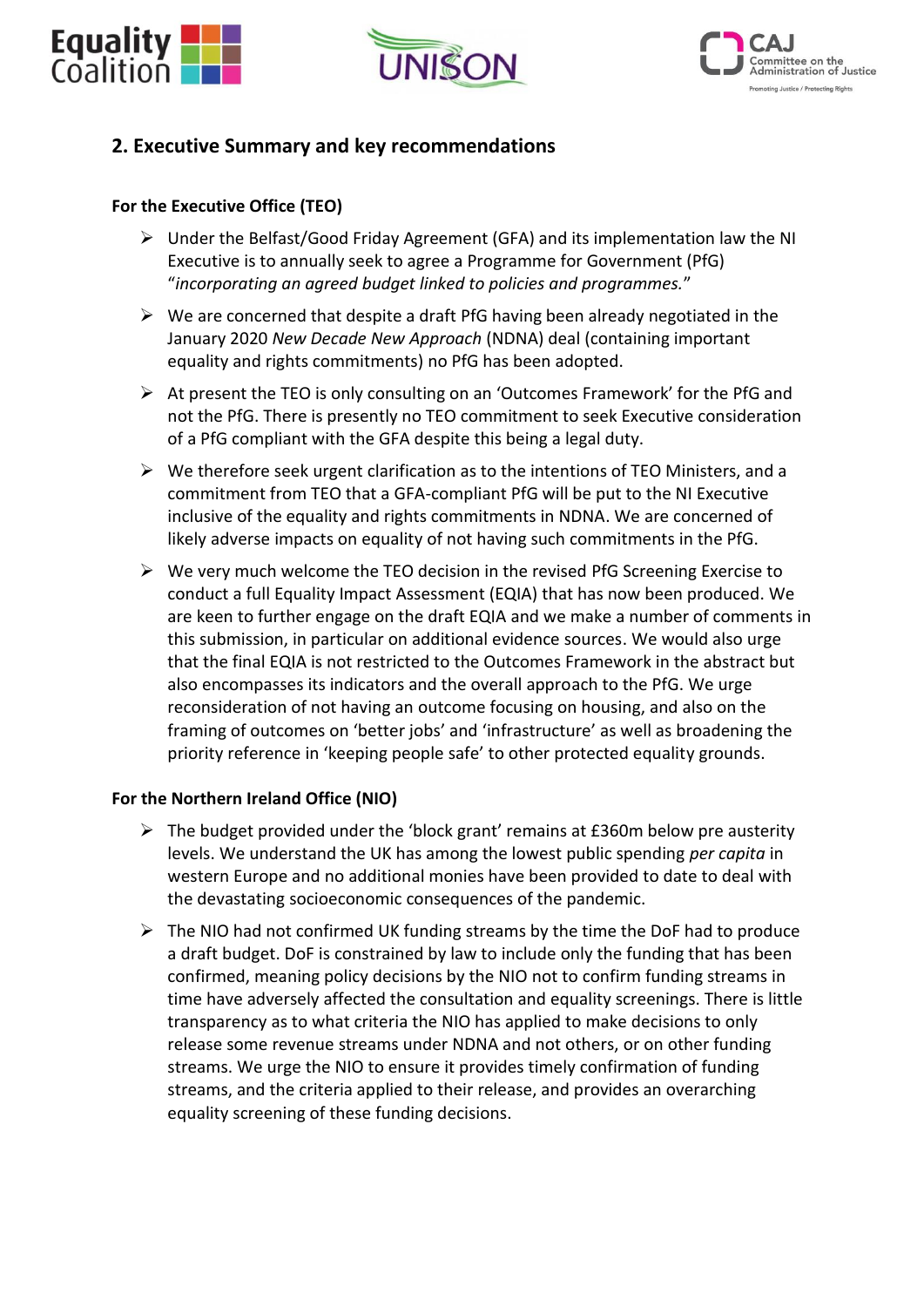





#### **For the Department of Finance (DoF)**

- $\triangleright$  There were significant flaws in applying the Section 75 equality duties to the budgetary process in previous years, leading to challenges from Coalition members and ultimately a formal investigation from the ECNI into the 2019-20 process that found breaches of the Equality Scheme.
- $\triangleright$  Remedial action in the form of a process to ensure application of the equality duties to the budgetary process was set out in the investigation report. This involves individual Departments each assessing (screening and where applicable EQIAs) equality impacts on their functions of the draft Budget and DoF then presenting this information to the NI Executive for its decision on the budget.
- $\triangleright$  It is welcome that the DoF draft budget document adopts and sets out in detail this process for the current budget exercise. As per the ECNI investigation, we would seek this to be undertaken through an updated overarching equality assessment of impacts presented by DoF to the NI Executive.
- ➢ In relation to DoF's own budget settlement, the Department has highlighted the pressures it faces and produced a (limited) equality screening exercise. Whist noting DoF has already committed to revising this equality screening, we would urge that this is now done in advance of DoF itself collating departmental equalities impact information to inform the NI Executives budget decision in accordance with the process set out in the ECNI investigation.

#### **For the Department of Communities**

 $\triangleright$  We very much welcome that DfC have produced a full draft and detailed EQIA for consultation which assists meaningful input into the process. We have included further suggestions on data sources that can inform the final EQIA. We concur that particular areas of concern for adverse impacts include the lack of allocations to extend welfare mitigations, particularly the two-child rule and the lack of allocations to fund social housing revitalisation and to meet housing need.

## **Department of Justice (DoJ)**

 $\triangleright$  We welcome the budget outcomes document and the detail it contains on the impacts of the draft Budget on DoJ including a lack of funding to progress the Gillen Review. We call for a review of the screening decision not to proceed to a full EQIA, and for an EQIA to now be prioritised to highlight the equality impacts on DoJ of the present budget.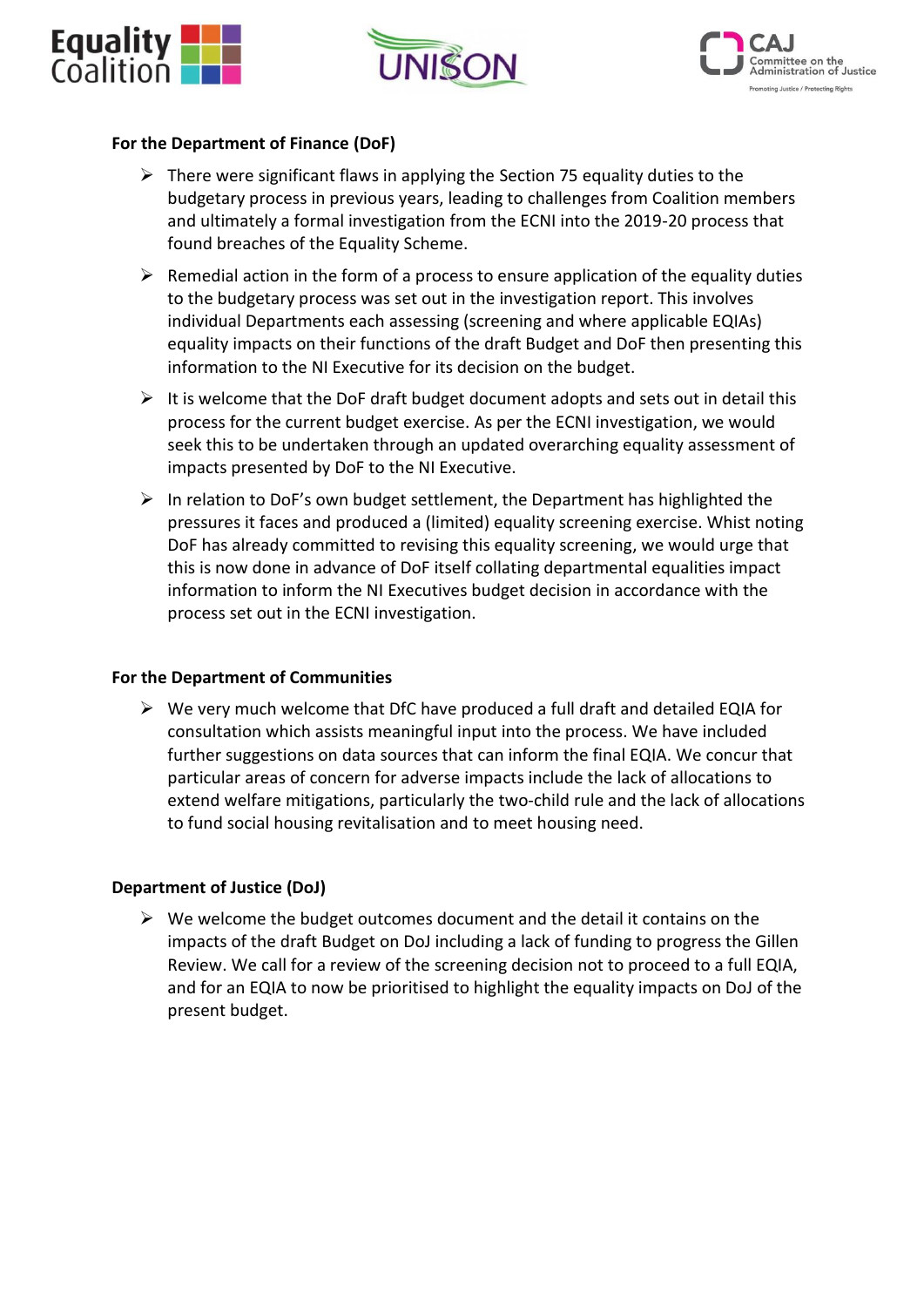





## **Department of Health (DH)**

 $\triangleright$  We welcome that the DH has produced a detailed outcomes document and equality screening document on the draft Budget. The screening assesses that there will be major adverse impacts on a number of section 75 categories. This triggers an EQIA, but the screening decision to this end is not contained in the screening document. We would urge DH to proceed straight away with its EQIA.

## **Department of Agriculture, Environment and Rural Affairs (DAERA)**

 $\triangleright$  The budget outcomes document produced by DAERA is very comprehensive and detailed. The Screening document does not follow the basic requirements of the Equality Scheme and we formally seek a review of it and a revised screening.

## **Department of Education (DE)**

 $\triangleright$  DE has provided budget outcomes information but the screening exercise has not followed the required methodology in the DE Equality Scheme (and hence also that sought by ECNI in relation to the draft budget) to the extent of merging all the S75 impact assessment into one and 'screening out' the policy. We therefore seek a formal review of this screening decision and a revised screening exercise.

#### **Infrastructure, TEO and Economy**

- $\triangleright$  A screening from the Department of Infrastructure was released on the 23 February and will be responded to separately.
- ➢ We urge TEO and Economy to complete and release their equality screenings.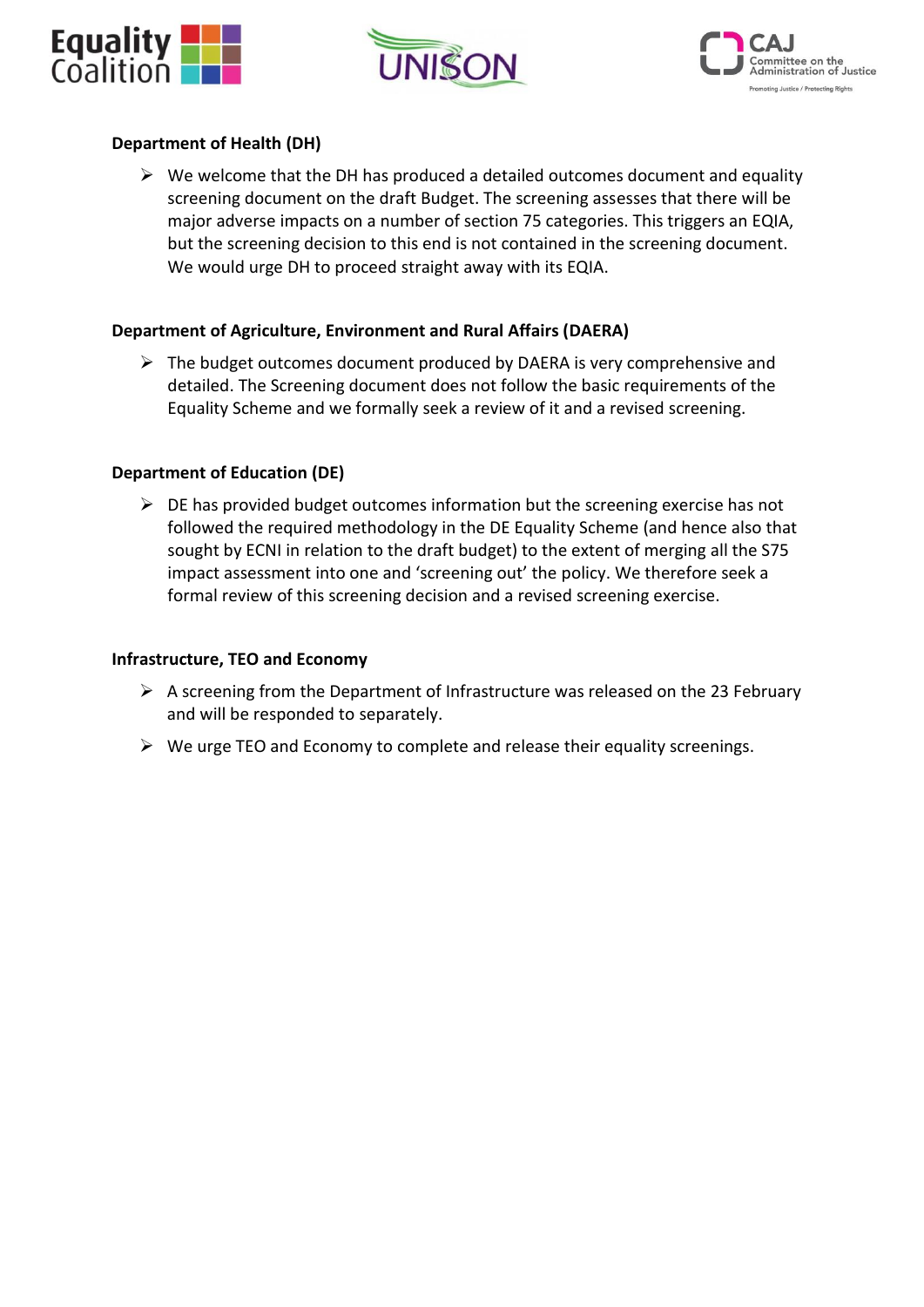





## **3. Context of assessing equality impacts of PfG and budget**

- 1. Under the Belfast/Good Friday Agreement (GFA) and its implementation law the function of annually seeking to agree and review a Programme for Government "*incorporating an agreed budget linked to policies and programmes*." sits with the NI Executive as a whole.
- 2. The relevant provision in the GFA is Paragraph 20 of Strand 1 which provides:

*The Executive Committee will seek to agree each year, and review as necessary, a programme incorporating an agreed budget linked to policies and programmes, subject to approval by the Assembly, after scrutiny in Assembly Committees, on a cross-community basis.*

- 3. This duty is given direct legal effect by virtue of Section 20(3) of the Northern Ireland Act 1998 (*hereafter NI Act 1998*).
- 4. It is the function of The Executive Office (TEO) to coordinate the PfG, including the applicable Equality Scheme process.<sup>1</sup>
- 5. It is the function of the SOSNI to notify the Finance Minister the amount of UK funding available for the draft budget, and any subsequent revised figure.<sup>2</sup>
- 6. It is the function of the Department of Finance (DoF) to "*provide equality information as well as finance information*" to the NI Executive to inform the decision taken on the budget.<sup>3</sup>
- 7. It is the function of each individual Department to assess equality impacts (screening and EQIA where needed) of the budget on its functions. This information is then to be compiled by DoF and provided to the NI Executive for the final budgetary decision.
- 8. Under the Ministerial code the inclusion of items on the agenda of the NI Executive requires agreement between the First and deputy First Minister.<sup>4</sup>
- 9. The remainder of this document is split into the following sections:
	- ➢ Programme for Government (PfG) (TEO)
	- ➢ Consultation on the draft Budget 2021-22 (DoF / NIO)
	- $\triangleright$  Draft EQIA from Department of Communities
	- ➢ Screening exercises by: Justice (DoJ), Health (DH), Agriculture, Environment and Rural Affairs (DAERA), Education (DE); and Finance (DoF).

<sup>1</sup> <https://www.executiveoffice-ni.gov.uk/about-department-0>

<sup>2</sup> Sections 64(1A) and 64 (1C) NI Act 1998.

<sup>3</sup> Equality Commission investigation: Department of Finance - in its preparation of the Budget for Northern Ireland 2019-20 – paragraph 5.3.

<sup>4</sup> See paragraph 2.11 of the Ministerial Code[: https://www.northernireland.gov.uk/topics/your-](https://www.northernireland.gov.uk/topics/your-executive/ministerial-code)

[executive/ministerial-code](https://www.northernireland.gov.uk/topics/your-executive/ministerial-code) A Protocol stipulates that the First and or deputy First Ministers should not block an item from the agenda for more than three meetings, but we understand this is not binding.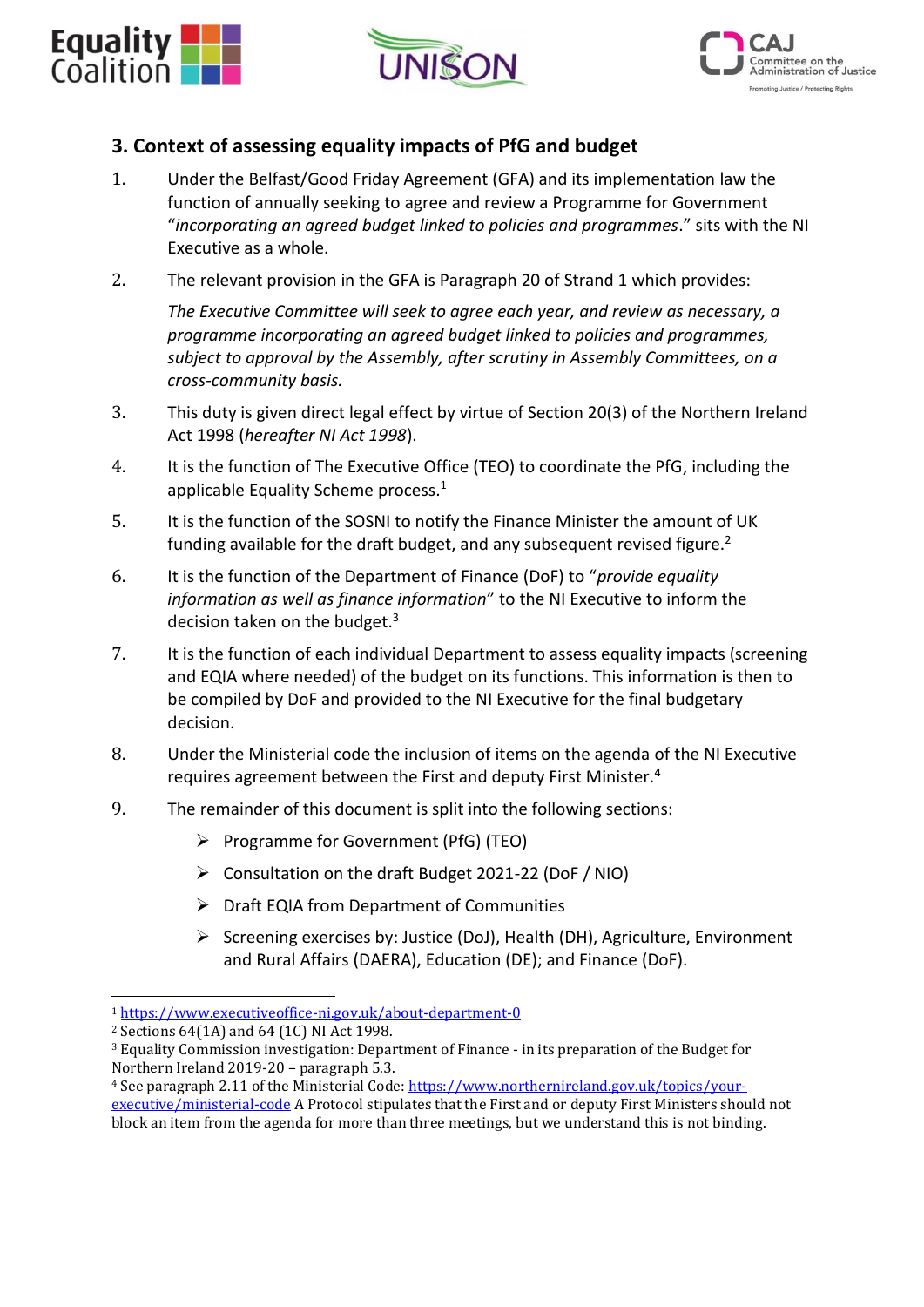





## **4. Programme for Government (PfG) (TEO)**

- 10. The NI Executive was restored in January 2020, further to NDNA.
- 11. A year on, and with just over a year to run on the Assembly term there is currently no PfG. Notwithstanding the challenges of the Covid-19 pandemic it is not in the public domain why the PfG has not been progressed.
- 12. A draft outline PfG was already negotiated and included in NDNA, along with a commitment to publish fuller details of a PfG by the end of January 2020. This draft PfG included important commitments to tackle disadvantage and drive economic growth "on the basis of objective need" and an underpinning by "key supporting strategies" referencing: the *Anti-poverty strategy; a Racial Equality Strategy; a Disability Strategy; a Gender Strategy; a Sexual Orientation Strategy; an Active Ageing Strategy; a Children and Young People's Strategy; a Childcare Strategy; a Child Poverty Strategy; and Irish Language & Ulster Scots Strategies*. 5
- 13. The adoption of these and other equality and rights-progressing provisions in the PfG is very important, not least as it removes such matters from the scope of decisions taken by individual Ministers that can be blocked at the full NI Executive through the use of the 'St Andrews veto'.<sup>6</sup>
- 14. For example, the draft NDNA PfG annex references the sexual orientation strategy, for whose development the Department for Communities (DfC) has already provided for a time bound process, informed by an expert led advisory panel.<sup>7</sup> Not having the Sexual Orientation Strategy expressly referenced in the PfG, however, risks the adverse impact of the strategy being subject to the 'St Andrews veto' before it is implemented.
- 15. The inclusion of a policy or programme in the PfG will have a key linking impact to resource allocation bids during the in-year monitoring rounds. DoF Guidance on in year monitoring of expenditure states in relation to Departmental inputs that "*One of the overriding concepts of Resource Accounting and Budgeting (RAB) is the linking of expenditure to public service objectives and targets"* and that consequently it is "*demonstrate the impact of the proposal on the key commitments*" that are provided for within a PfG. This process also links to further monitoring of equality impacts.<sup>8</sup>

<sup>5</sup> NDNA, Annex D Programme for Government, paragraphs 4.1, 4.6.

<sup>6</sup> We are aware that this veto has been invoked at least four times in the last year. This was most prominently twice by the DUP in November 2020 to block the extension of public health measures proposed by the Health Minister Robin Swann MLA to contain the pandemic (and prior to this on a vote to request an extension to the Brexit transition period, with the veto also cited as an obstruction to the commissioning of abortion services required further to Westminster legislation). For further detail see Stormont's vetoes in the context of a pandemic – [An Equality Coalition briefing note, November 2020.](https://caj.org.uk/2020/11/18/stormonts-vetoes-in-the-context-of-a-pandemic-an-equality-coalition-briefing-note/) <sup>7</sup> Se[e https://www.communities-ni.gov.uk/articles/sexual-orientation-strategy-expert-advisory-panel](https://www.communities-ni.gov.uk/articles/sexual-orientation-strategy-expert-advisory-panel-terms-reference)[terms-reference](https://www.communities-ni.gov.uk/articles/sexual-orientation-strategy-expert-advisory-panel-terms-reference)

<sup>8</sup> DoF 'In-Year Monitoring of Public Expenditure 2020-21 Guidelines' 05 May 2020, Version 1.0, para 6.26 [https://www.finance-ni.gov.uk/sites/default/files/publications/dfp/2020-21%20In-](https://www.finance-ni.gov.uk/sites/default/files/publications/dfp/2020-21%20In-Year%20Monitoring%20Guidelines.pdf)[Year%20Monitoring%20Guidelines.pdf](https://www.finance-ni.gov.uk/sites/default/files/publications/dfp/2020-21%20In-Year%20Monitoring%20Guidelines.pdf)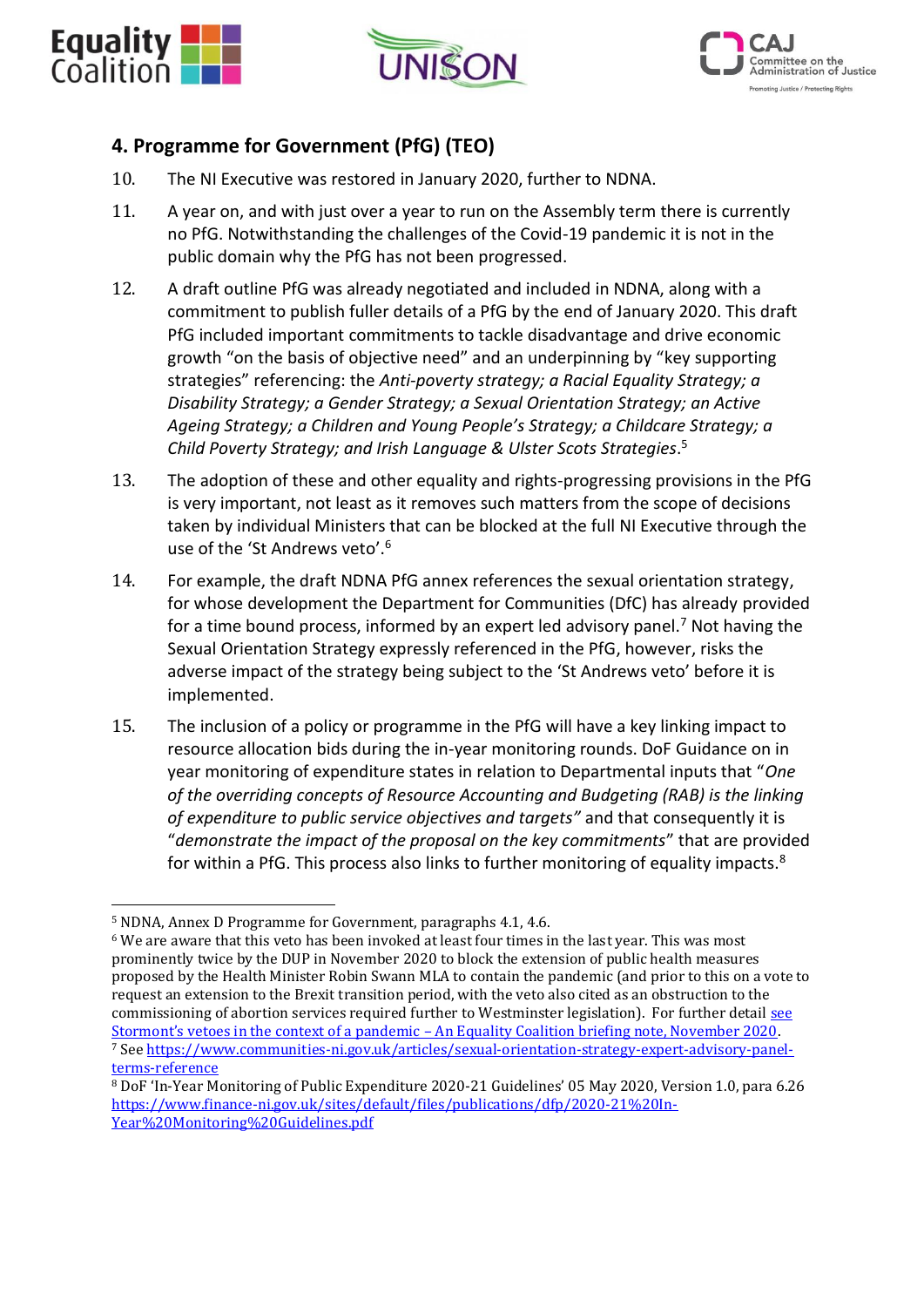





#### **The current PfG 'Outcomes Framework' consultation**

- 16. On the 25 January 2021, a consultation was launched (until 22 March) but not on the PfG itself, rather on a draft PfG *Outcomes Framework*, that is "*intended only as an aid to the conversation – a starting point for discussion and debate*."<sup>9</sup>
- 17. Notwithstanding the merit in incorporating an outcomes-based approach into the PfG, an Outcomes Framework itself, with no actions committed to achieve such outcomes, is not the PfG the Executive is to seek to agree annually under the terms of the GFA (i.e. "*a programme incorporating an agreed budget linked to policies and programmes*."<sup>10</sup>).
- 18. There presently no commitment to consult on or adopt such a PfG.
- 19. The Outcomes Framework document states that after the 22 March 2021 when the consultation closes, a period of analysis will take place. After that, the Framework references more detailed 'action plans' being subsequently developed and the PfG being maintained in a continuous 'live' format, that is 'always open to new ideas.'<sup>11</sup> It is unclear how this will work in practice and as to whether TEO Ministers have agreed to put a PfG to the Executive and Assembly to containing policies and programmes linked to the budget. It is not clear if this 'live' PfG will exist as a document or as a conceptual framework (from which we have previous experience through the 'Delivering Social Change Framework').
- 20. In addition to the issues of compliance with the relevant provisions of the NI Act on the PfG, we are concerned any such an approach to the PfG will lead to adverse impacts on equality of opportunity across section 75 grounds (including for the reasons set out above and below). We would therefore urge clarification of TEO Ministerial intentions and a commitment to adopt a GFA-compatible PfG inclusive of the aforementioned equality and rights commitments listed in NDNA.
- 21. By way of elaboration, we note that while the draft PfG Outcomes Framework document does list strategies (including the above anti-poverty and various equality strategies) as actions that could 'help deliver' the priorities areas of each outcome, there is no commitment *per se* to adopt and implement the strategies.
- 22. This includes strategies that are statutory legal obligations on the NI Executive to adopt (and that the Courts have found previous mandates have acted unlawfully in not adopting). As well as the anti-poverty strategy, this includes the statutory obligations strategies for Irish and Ulster Scots.<sup>12</sup> A recent UK submission to a Council of Europe treaty body states that a timeline for delivering both language strategies has been issued to the NI Executive but indicates that its inclusion on the Executives'

<sup>10</sup> Paragraph 20, Strand 1 GFA, incorporated in s20(3) of the Northern Ireland Act 1998. "

<sup>9</sup> PfG Draft Outcomes Framework Consultation Document, 25 January 2021, page 7.

<sup>11</sup> PfG Draft Outcomes Framework Consultation Document, 25 January 2021, page 8.

<sup>12</sup> Under [s28E Northern Ireland Act 1998.](https://www.legislation.gov.uk/ukpga/1998/47/section/28D)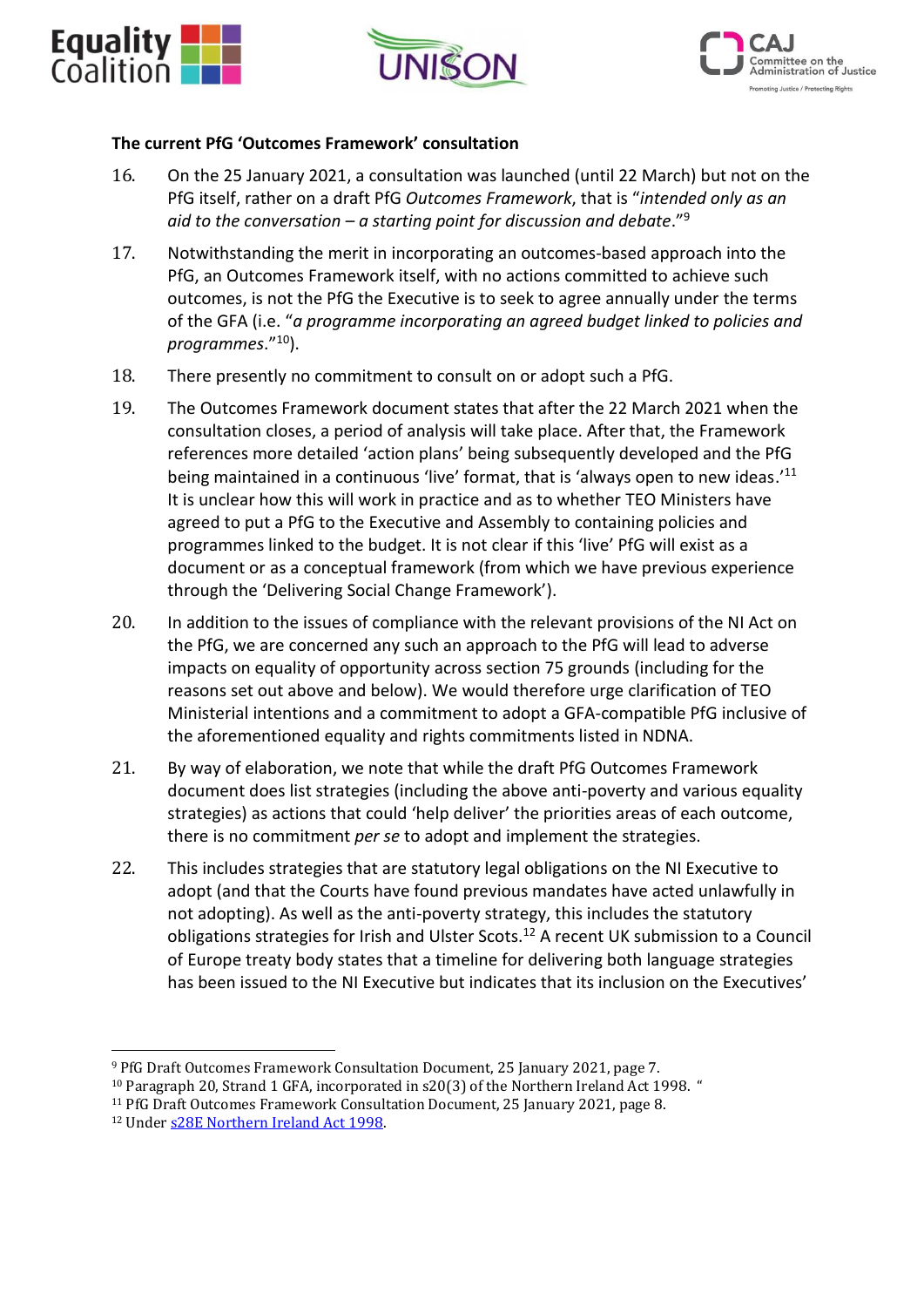





agenda had been blocked. $13$  It would be helpful if TEO could confirm why this is the case.

- 23. The TEO draft Outcomes Framework consultation documents states that the NI Executive wishes to test the outcomes against the experiences of persons who fall within a list of Section 75 categories. The list however is of *eight of the nine Section 75 categories* and omits 'sexual orientation'. This is not an issue if this is just an oversight that can be corrected in the post-consultation document. It would be a cause for serious concern if the omission is intentional. We would therefore seek clarification from TEO as to which is the case. 14
- 24. We welcome that an equality assessment exercise published with the PfG Outcomes Framework consultation, that did not follow the process within the TEO Equality Scheme, on being queried, was quickly removed subject to internal review and a revised screening exercise published with an extended timeframe (until the 30 April 2021).<sup>15</sup>
- 25. The revised screening exercise makes the following statement regarding Indicators for the PfG Outcomes Framework:

The PfG Outcomes Framework will be monitored at the population level using a suite of Indicators. The development of these is currently underway, beginning with a technical review of the Indicators used for the 2016 draft PfG Outcomes Framework. The purpose of this review is to assess the technical quality of indicators, ensure the availability of sub-population data such as geographies (urban/rural, deprivation quintiles) and Section 75 categories, identify any potential gaps/themes and consider international comparisons. It is essential that there is robust data to ensure the PfG delivers and promotes equality of opportunity for everyone and to take the action needed to target those in greatest need.<sup>16</sup>

- 26. We concur with the statement that is important the indicators measure the impact of the PfG across Section 75 categories and generally on the basis of objective need; and would be happy to engage on proposals to this end once they emerge.
- 27. Overall, the Equality Screening on the Outcomes Framework concludes there will be 'major positive impacts' on equality of opportunity all the Section 75 categories. PfG actions leading to progress across the Outcomes in a manner which is based on objective need and reduces inequality across the section 75 grounds would of course constitute such positive impacts. However, we consider it premature to be able to

<sup>13</sup> [MIN-LANG \(2021\) IRIA 1, paragraph 176.](https://rm.coe.int/ukiria5rev-en/1680a0eef6)

<sup>14</sup> Programme for Government, Draft Outcomes Framework, Consultation Document, January 2021, page 7 "However, the Executive recognises the need to determine the completeness of these Outcomes and wants to hear the views of people and communities, and test them against the experiences of people of different gender, age, with/without disabilities, marital status, race, religious belief, political opinion and with/without dependants."

<sup>&</sup>lt;sup>15</sup> The revised documents, published on the 25 January, are available here.

<sup>&</sup>lt;sup>16</sup> [TEO revised Equality Screening draft PfG Outcomes Framework,](https://www.northernireland.gov.uk/publications/programme-government-draft-outcomes-framework-equality-impact-assessment-documents) page 6.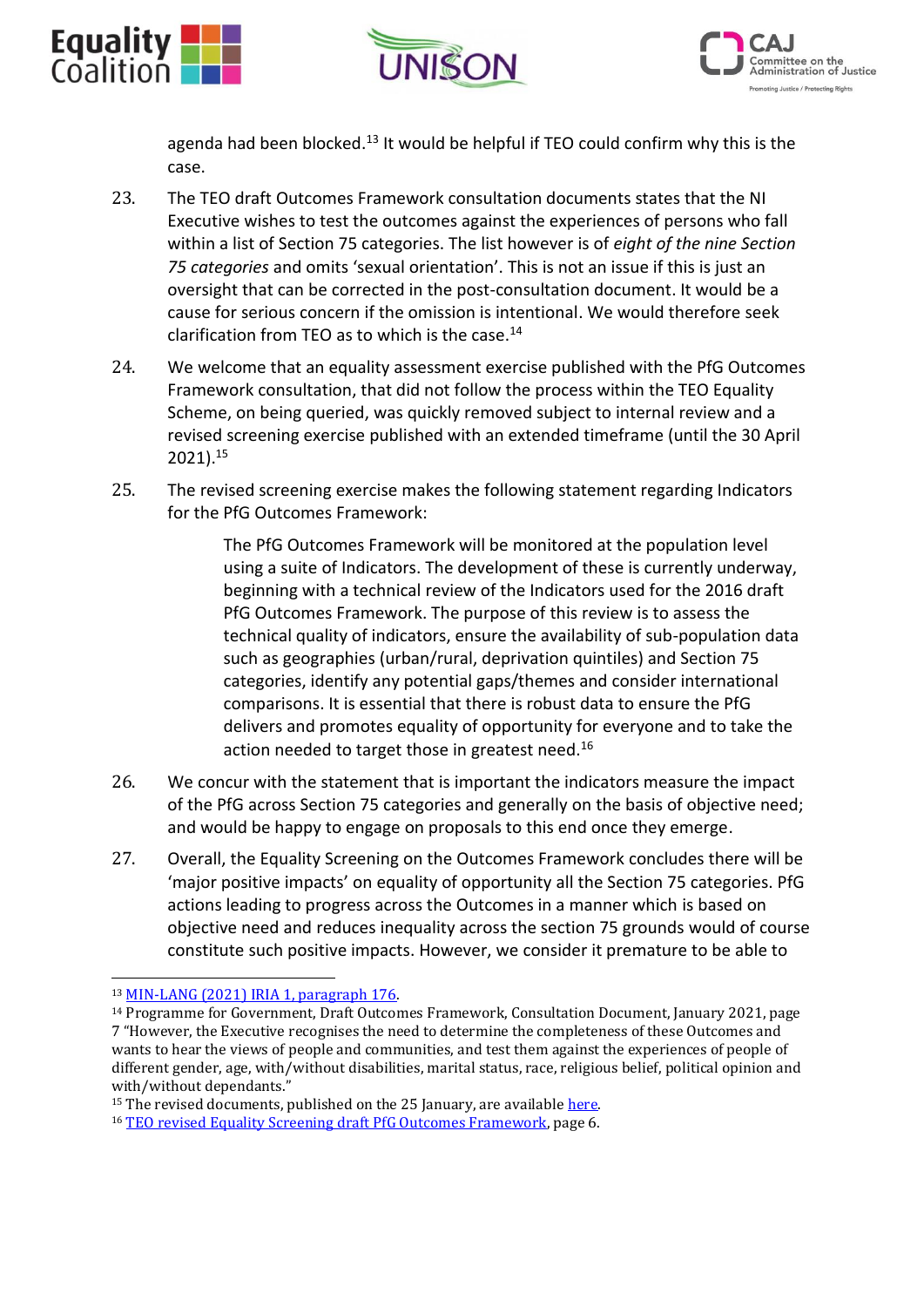





reach such a conclusion in the absence of knowing first how progress will be monitored and secondly what will actually be in the PfG. It also cannot be extrapolated that a general improvement in an outcome will necessarily be reflected in reducing present inequalities Section 75 groups.

28. A further example is provided by the Independent Review of Hate Crimes Law in NI. At present there is an Outcome in the proposed framework that "everyone feels safe", yet in the absence of a PfG inclusive of policies and programmes there is no commitment to take forward the Hate Crimes Review. Clearly it is more reliable to assess the outcome of 'making people feel safe' as being likely to have a positive impact on Section 75 groups that are victims of hate crimes, if the outcome is supported by a commitment to action.

#### **The Outcomes Framework and EQIA**

- 29. In relation to the proposed Outcome Framework we welcome that there is a specific outcome focusing on equality.
- 30. The revised Screening Decision document commits to a full EQIA being conducted, and places this in the highest priority category for EQIA.<sup>17</sup>
- 31. We very much welcome the decision to proceed to an EQIA and that a draft has been quickly produced for consultation.
- 32. We would be keen for TEO to engage directly with the Equality Coalition membership on the draft EQIA and can facilitate this at an Equality Coalition meeting to assist with further input into the EQIA. The following is are some initial input and observations as regards the draft EQIA:
- 33. *Introduction*: this section of the draft EQIA focuses on key background information such as the PfG and the adoption of an outcomes-based approach. However, there are omissions in the information. Firstly, there is no reference to the legal requirement on the NI Executive to annually seek to adopt a PfG incorporating an agreed budget linked to policies and programmes. Secondly, whilst this section references and quotes provisions of NDNA supporting the current position of adopting an Outcomes-based approach to the PfG, there is no reference to NDNA also containing a draft PfG set out in some detail in Annex D of NDNA.<sup>18</sup> We would urge such references be added into the introductory section of the final EQIA but also that they are used as a framework by which to measure the likely impacts on equality of opportunity under each of the proposed outcomes. (e.g. the EQIA could assess the impacts of taking forward or not taking forward the childcare strategy proposed for incorporation in the PfG against relevant outcomes; such an exercise against each of the strategic policies proposed in the draft PfG in NDNA could assist

<sup>&</sup>lt;sup>17</sup> [TEO revised Equality Screening draft PfG Outcomes Framework,](https://www.northernireland.gov.uk/publications/programme-government-draft-outcomes-framework-equality-impact-assessment-documents) page 16 (Screening decision) page 18 places the policy in priority "3" (highest) in all categories for EQIA.

<sup>&</sup>lt;sup>18</sup> There are also other relevant sections of NDNA on Executive priorities.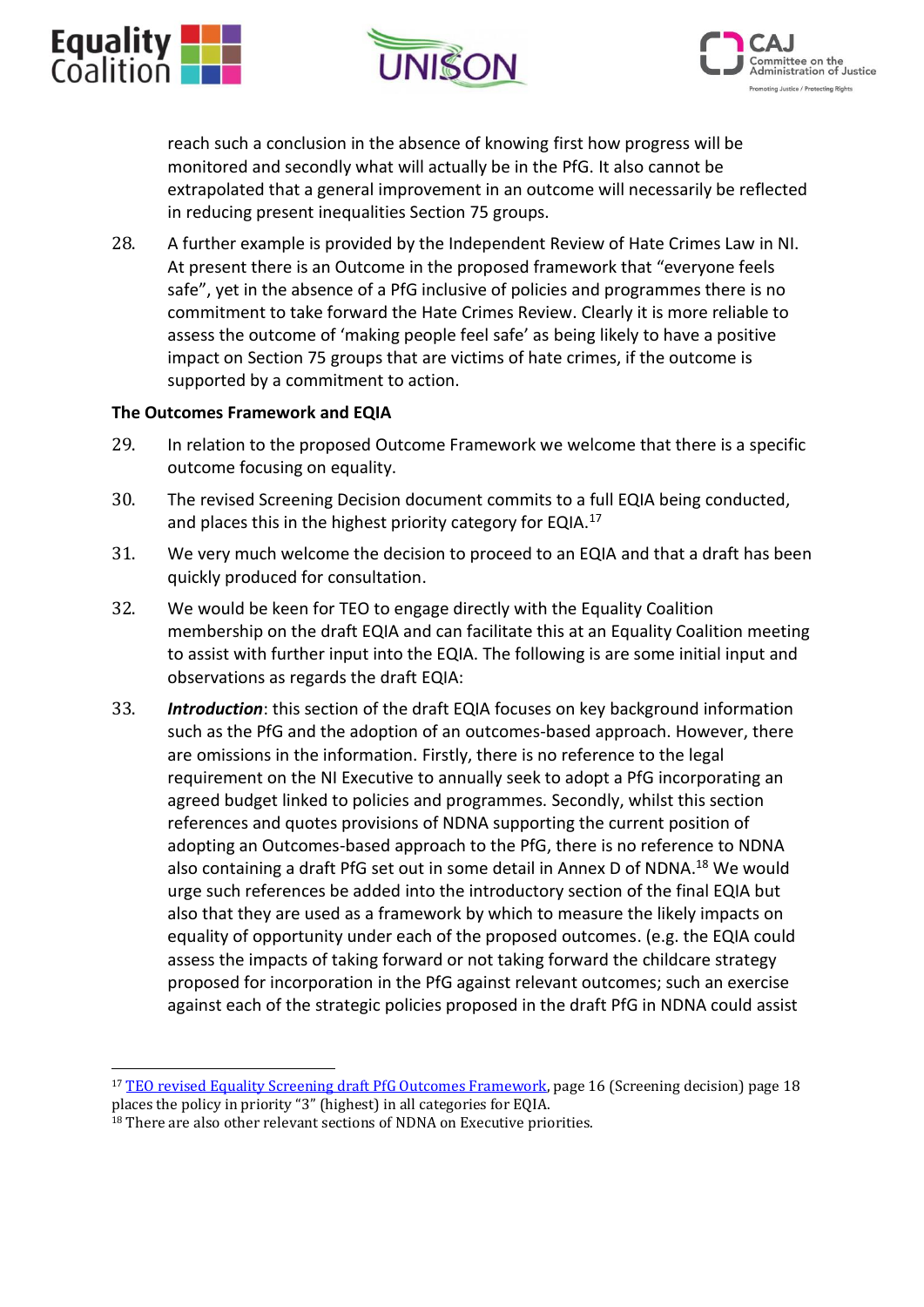





in ascertaining if the proposed Outcomes and their indicators are going to be effective in measuring the impact of commitments in the PfG.)

- 34. *Defining the aims of the Policy*: we have comments on scope and sources regarding this section.
- 35. As to the *scope* of the policy we consider it too narrow to just focus on the proposed Outcomes Framework in isolation. Given the links, the scope of the policy should also include both the proposed indicators for the outcomes framework and also the broader approach to the PfG. Without this it is difficult for consultees to give meaningful input in the abstract and difficult for officials to assess the likely equality impacts of the PfG.
- 36. The assessment of impacts conclusion itself in the draft EQIA alludes to this context in stating the following: "*the identification of Actions and associated Performance Measures, suitably targeted to the key inequalities, will unlock the Framework's full potential to reduce inequalities and improve wellbeing for all.*" 19
- 37. This section lists *sources* that have been used to influence the draft Outcomes. It includes the previous PfG indicators framework, stakeholder engagement, PfG Outcomes Perceptions research; NISRA research and the UN Sustainable Development Goals (SDGs).
- 38. We would seek clarification as to how 'perceptions' of outcomes has been used to influence outcomes indicators and any subsequent actions. Depending on usage there are some limitations. For example, it is one thing that a particular group in society *perceives* they face housing or employment inequality, and another thing that a group is *actually* facing such inequality, with the latter being ascertainable by factual evidence rather than perception. Furthermore, actual inequality can be measured against targets for reduction, whilst trying to reduce 'perceptions' of inequality is a more subjective exercise.
- 39. A second 'perceptions' issue relates to the usage of such data in shaping outcomes or actions. For example, in the previous PfG perceptions research over 40% of respondents *disagreed* with the outcome of having a more equal society.<sup>20</sup> Given the treaty based and domestic legal obligations on government to promote equality this should not lead to a downgrading of such an outcomes objective within a PfG. Rather it could lead to further consideration as to why such positions are taken, and to the extent they are shaped by prejudice or intolerance, specific actions to address same (the actual purpose of the often misconstrued 'good relations' duty.)
- 40. A second issue is that beyond the SDGs we would see merit in drawing on internationally recommended human rights-based indicators to shape the outcomes

<sup>19</sup> Draft EQIA, page 36.

<sup>20</sup> TEO/NISRA 'Our Population: Perceptions of the Outcomes Framework' Public opinion from questions on the 2019/20 Continuous Household Survey'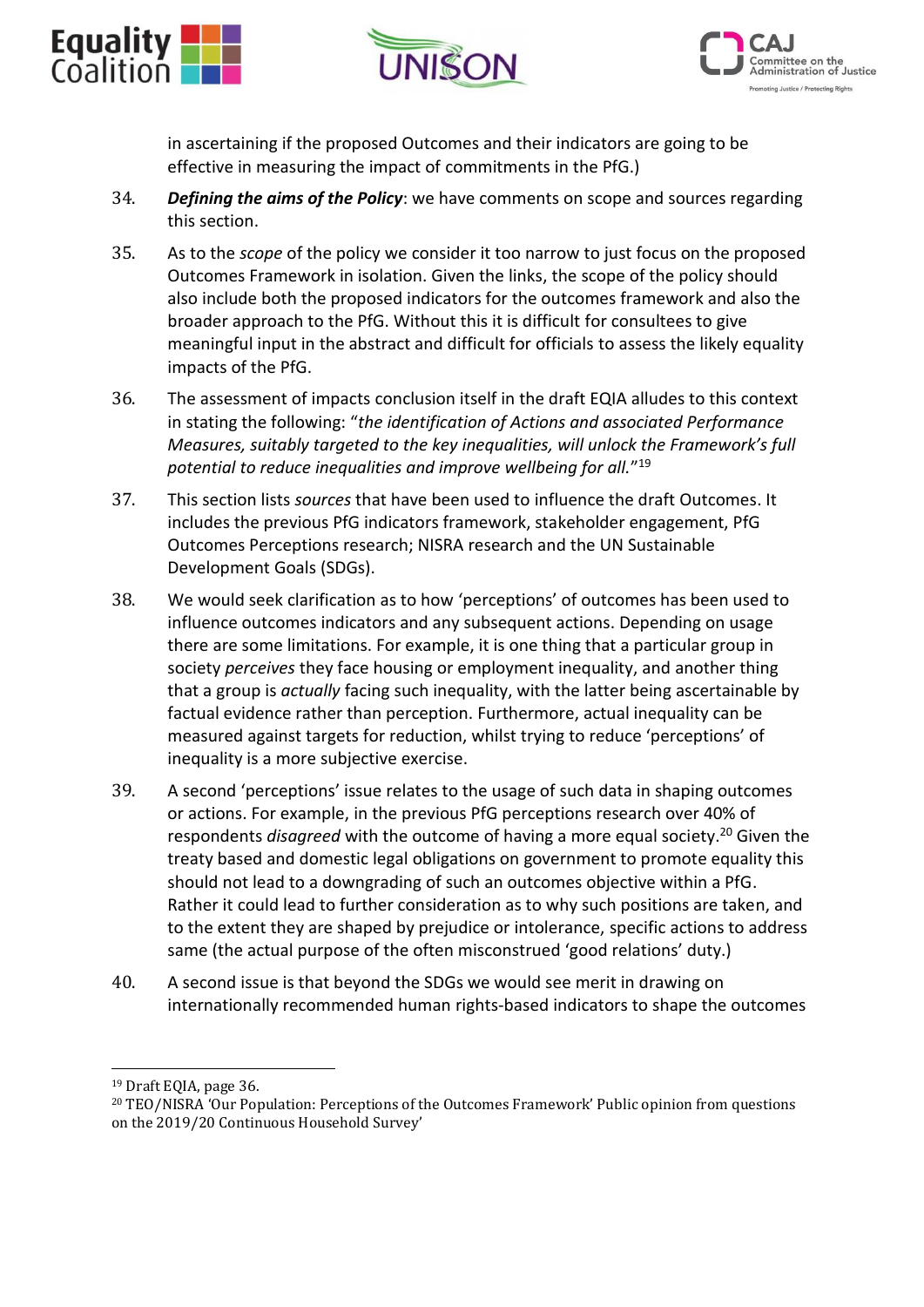





framework; such an approach can assist both in shaping the framework and its monitoring in areas of socioeconomic rights.<sup>21</sup>

#### **Relevant Data and Research**

- 41. The draft EQIA contains reference to consideration of data sources including linking to key ECNI statements of inequalities across Section 75 grounds.
- 42. We would be keen for further engagement with Coalition members on this section as there is a range of broader relevant data and research across Section 75 categories (official and independent) that could be taken into consideration.
- 43. We would like to illustrate this with examples relating to Section 75 categories relating to community background and the LGBT community.
- 44. On the former the draft EQIA should acknowledge that 'religious belief' and 'political opinion' in NI are used indicators of community background and highlight key inequalities on these grounds. At present the section on 'political opinion' is limited to one statistic on 'unionist, nationalist or other' self-identification and contains no data on inequality at all. Religions belief, which similarly links to community background (as well as being an indicator for other ethnic groups in NI– e.g. Muslim, Jewish and Sikh communities) is also presently limited to one (welcome) reference to the differentials in housing inequality. There is, however, data showing a much broader range of patterns of inequality that should be recorded across these categories.
- 45. Thematic sections in the draft EQIA highlighting inequalities in education, employment, and healthcare make no reference to community background (although this is highlighted in the section on housing). As a consequence, sectarian inequality is not considered in these areas as a "key inequality ground" (as seen in the Table linking Outcomes to key inequality categories that is presumably to form the basis of what is to be monitored). Yet there is significant evidence of inequality in these three thematic areas from official statistics.
- 46. To this end we would like to draw attention and urge consideration of the following Equality Coalition- commissioned reports:
	- Professor Christine Bell and Dr Robbie McVeigh "A Fresh Start for Equality? The Equality Impacts of the Stormont House Agreement on the Two Main Communities – an Action Research Intervention" Equality Coalition 2016
	- Dr Robbie McVeigh "Sectarianism: The Key Facts" Equality Coalition, 2020<sup>22</sup>
- 47. Both reports, drawing largely on official sources, highlight gaps and provide supplementary analysis with a particular focus on the political opinion and religious belief grounds (where there tends to be more limited analysis elsewhere).

 $21$  For example, see the following UN toolkit and such indicators on the right to housing: <https://www.ohchr.org/en/issues/housing/toolkit/pages/righttoadequatehousingtoolkit.aspx> <sup>22</sup> [https://www.equalitycoalition.net/?page\\_id=38](https://www.equalitycoalition.net/?page_id=38)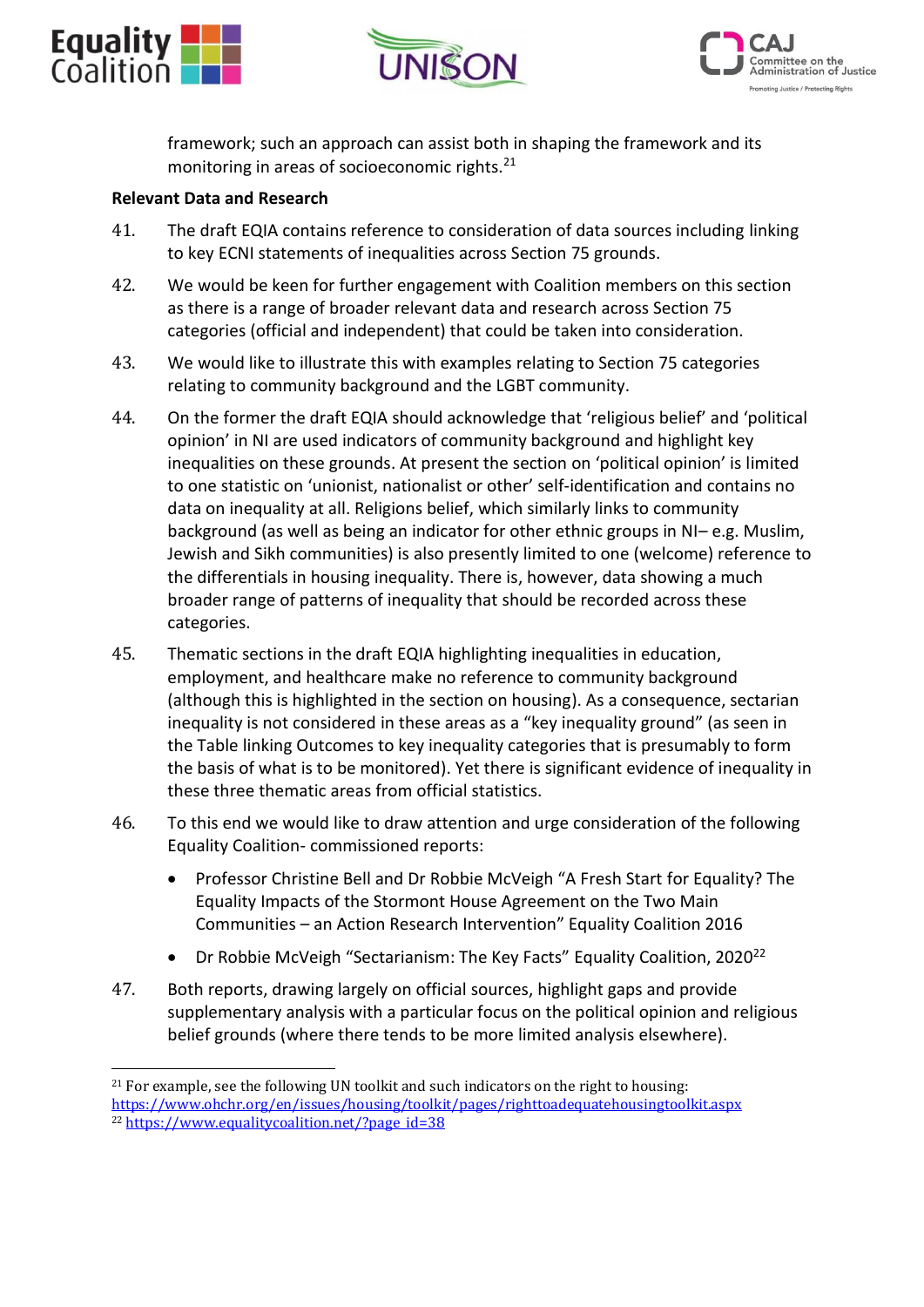





- 48. Our member groups will also have supplementary information on other grounds, including sexual orientation, where limited data is also often cited.
- 49. There have been patterns of missing out data on religious/political opinion grounds in Key EQIAs, most notably that conducted by DSD on welfare reform. The NIHRC commissioned a 'cumulative impact assessment' research on the impact of tax and social security reforms that also omitted data on sectarian inequality as DfC would not release same. Whilst this data is gathered under the *Family Resources Survey (FRS) and the Living Costs and Food Survey (LCF)* (on which the assessment relied) there was an official policy of not making such data available to researchers. The NIHRC report recommended a policy change to this end.<sup>23</sup> Such data should be nevertheless already be available within government to inform this TEO EQIA.
- 50. In relation to sexual orientation, at present the draft EQIA data section is limited to passing reference to one statistical indicator on self-identification and does not identify any inequalities (a similar approach is taken to Gender with gender identity limited to stating there is no official statistic). Information on issues facing the LGBT community is contained in a number of the thematic sections.
- 51. The section on sexual orientation (along with all others) should contain evidence of discriminatory detriment and key inequalities issues faced by persons on this ground that is relevant to the PfG and whether the proposed Outcomes Framework and its indicators will be effective in measuring progress.
- 52. The EQIA does link to the ECNI (2013) policy statement and recommendations on sexual orientation. This, for example, identifies three key areas as requiring specific strategic action namely:

*- tackling prejudicial attitudes and behaviours specifically homophobic hate crimes, harassment both inside and outside workplace and homophobic bullying in schools;*

*- promoting positive attitudes and*

- *- raising awareness of rights of LGB people.*
- 53. There are also both NGO and other official reports that could inform the EQIA, including the research produced by the Rainbow Project, $^{24}$  Transgender NI, $^{25}$  and the DE report on LGBT Experiences of young people.<sup>26</sup>

<sup>23</sup> The report recommended: "The religious affiliation variable in the FRS and LCF data should be made part of the End User Licence datasets available to researchers. This would be make it possible to analyse the distributional impact of tax and social security reforms by religious community, which is particularly important in the socio-economic and policy context of Northern Ireland." (Reed and Portes 2019: 143) [https://www.nihrc.org/publication/detail/cumulative-impact-assessment-of-tax-and-social-security](https://www.nihrc.org/publication/detail/cumulative-impact-assessment-of-tax-and-social-security-reforms-in-northern)[reforms-in-northern](https://www.nihrc.org/publication/detail/cumulative-impact-assessment-of-tax-and-social-security-reforms-in-northern)

<sup>24</sup> <https://www.rainbow-project.org/research-and-publications>

<sup>25</sup> <https://transgenderni.org.uk/resources/>

<sup>26</sup> [https://www.education-ni.gov.uk/publications/post-primary-school-experiences-16-21-year-old](https://www.education-ni.gov.uk/publications/post-primary-school-experiences-16-21-year-old-people-who-are-lesbian-gay-bisexual-andor-transgender-0)[people-who-are-lesbian-gay-bisexual-andor-transgender-0](https://www.education-ni.gov.uk/publications/post-primary-school-experiences-16-21-year-old-people-who-are-lesbian-gay-bisexual-andor-transgender-0)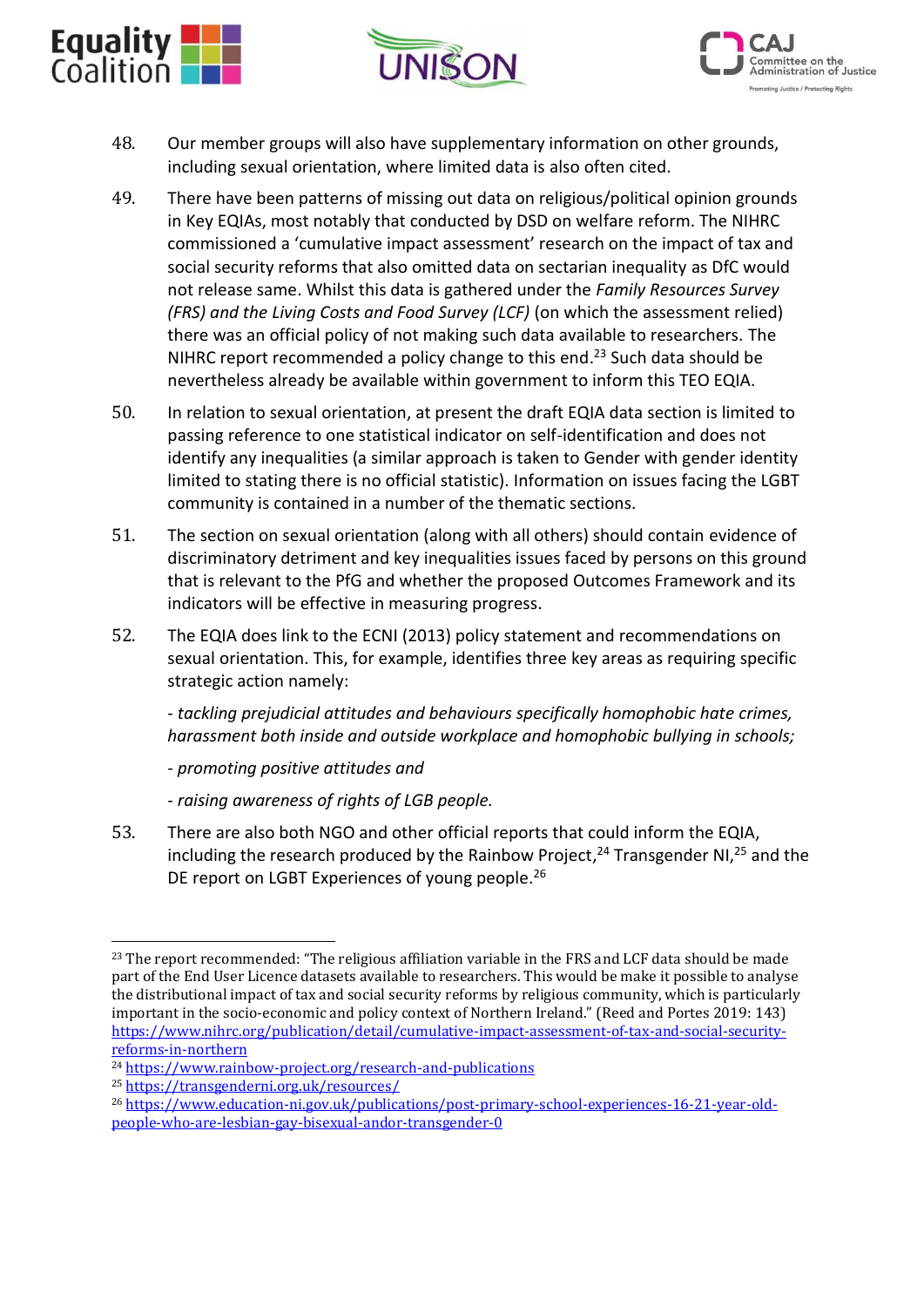





54. It is only through the identification of inequalities and related key issues faced on such grounds will the EQIA be able to effectively assess equalities impacts of both the approach to the PfG and its proposed Outcomes Framework.

#### **The proposed Outcomes Framework assessment of impacts**

- 55. The overall assessment in the draft EQIA is that impacts are likely to be positive on all grounds, given the overall aim of the PfG Outcomes Framework is grounded in principles reflecting a commitment to tackle inequality. The assessment states: *"As aspirational statements, the draft Framework provides a sound basis for the development of Actions that can be targeted towards addressing inequality."<sup>27</sup>*
- 56. It is welcome there is an overall ethos reflected within the Outcomes Framework to tackle inequality, and that a specific outcome measure on a more equal society is included in the outcomes.
- 57. The draft EQIA notes that the number of outcomes has been reduced from 12 to 9 from the previous PfG. This, is attributed to outworking of the 'perceptions' research, NDNA, Permanent Secretaries views, and stakeholder engagement.<sup>28</sup>
- 58. The draft EQIA helpfully draws attention to two particular areas which are not included as standalone Outcomes. The first is "more people working in better jobs" (previously included as an Outcome) and the second is "housing."
- 59. The stated reason for not including housing as an Outcome is that it "could unduly focus on the activity of building houses rather than on the benefits that flow from people having access to suitable housing." However, there is no reason why a housing indicator would solely measure house building, rather it could measure housing need, inequality and supply and the broader elements of the right to adequate housing. There are UN human rights-based indicators that would assist in this approach.<sup>29</sup> Whilst the issue of housing is instead dealt with as a sub issue in other indicators, there is a significant 'mis fit' in this. Given it is such a core issue, we would urge reconsideration of this, as a failure to prioritise housing issues in the PfG and to tie a budget to them would constitute an adverse impact on s75 groups facing chronic housing inequality and need.
- 60. The dropping of the outcome of 'more people working in better jobs' is justified on the basis it is "too narrowly defined" and that better (sustainable, well paid) jobs "is not in itself an end-product in well being terms". Instead, the issue of better jobs is now included in an outcome of individuals "achieving their potential". We would urge reconsideration of this and further engagement on how issues relating to the issue of 'better jobs' could be better reflected in an outcome. There are also human rights indicators that could be of assistance in this process.

<sup>27</sup> Draft EQIA, page 35.

<sup>28</sup> Draft EQIA, page 44.

<sup>29</sup> <https://www.ohchr.org/en/issues/housing/toolkit/pages/righttoadequatehousingtoolkit.aspx>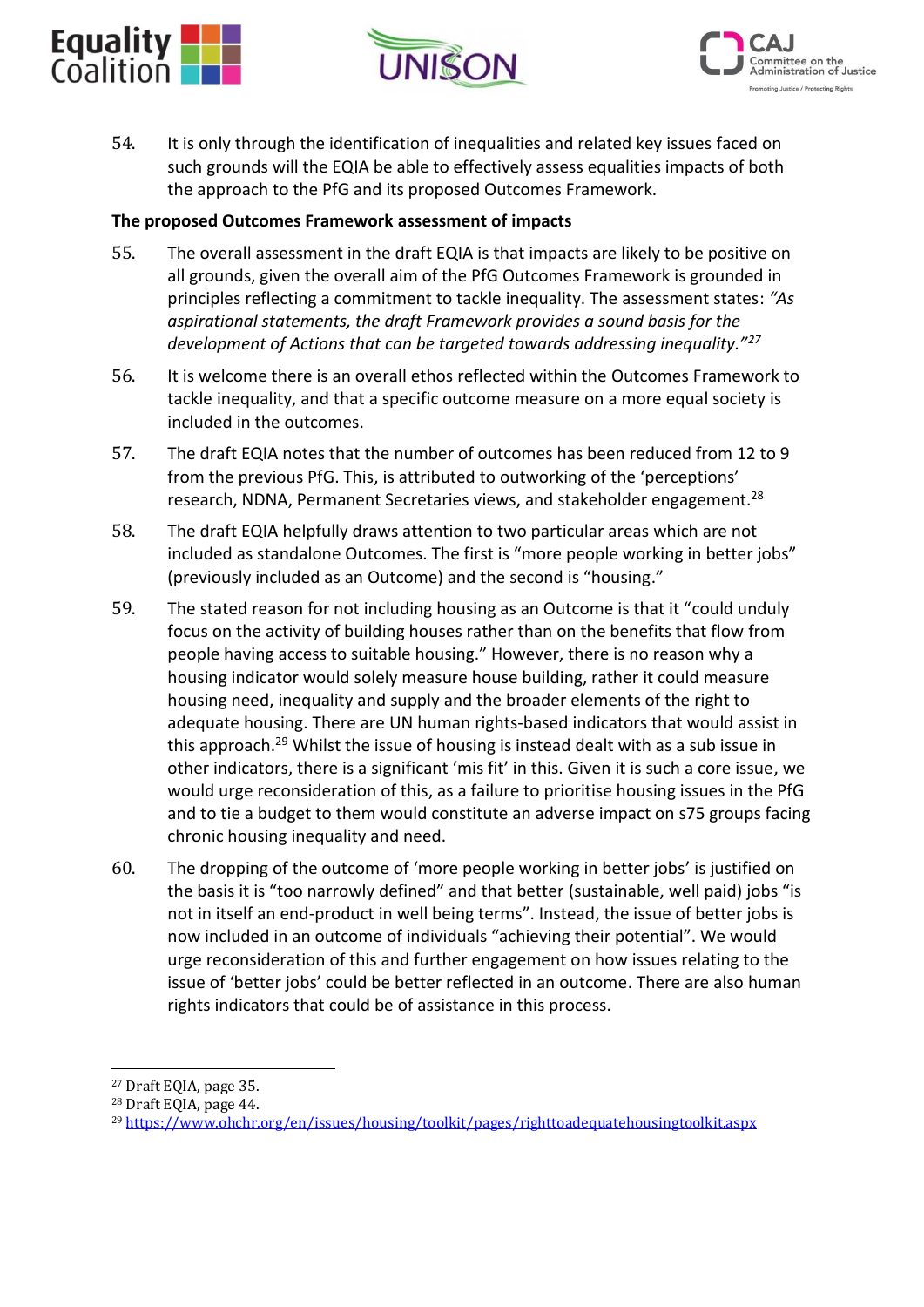





- 61. Back in 2016 an outcome on connecting people and opportunities through infrastructure was also considered. In the present Outcomes Framework the development of (physical and digital) infrastructure appears only as a key priority area "to grow business" rather than also for broader social goals, particular in relation to rural areas and addressing existing infrastructure deficits. We would urge further consideration of these issues.
- 62. Under 'keeping people safe' one key priority area addresses tackling sectarianism but does not reference other forms of racism or prejudice faced by the LGBT community, misogynistic abuse or other forms of prejudice and hate faced by persons across the Section 75 categories. Whilst the express reference to addressing sectarianism is welcome, we would also seek inclusion of addressing other grounds of prejudice on protected grounds as a priority.<sup>30</sup>
- 63. Finally, we reiterate the willingness to further engage on the EQIA and urge its scope is broadened to ensure it is interconnected.

<sup>&</sup>lt;sup>30</sup> We note that according to the PSNI, out of all the current categories for hate motivated crime, racially motivated incidents and crime have remained the highest for the last five years. [https://www.nipolicingboard.org.uk/sites/nipb/files/publications/chief-constables-report-northern](https://www.nipolicingboard.org.uk/sites/nipb/files/publications/chief-constables-report-northern-ireland-policing-board_8.pdf)[ireland-policing-board\\_8.pdf](https://www.nipolicingboard.org.uk/sites/nipb/files/publications/chief-constables-report-northern-ireland-policing-board_8.pdf)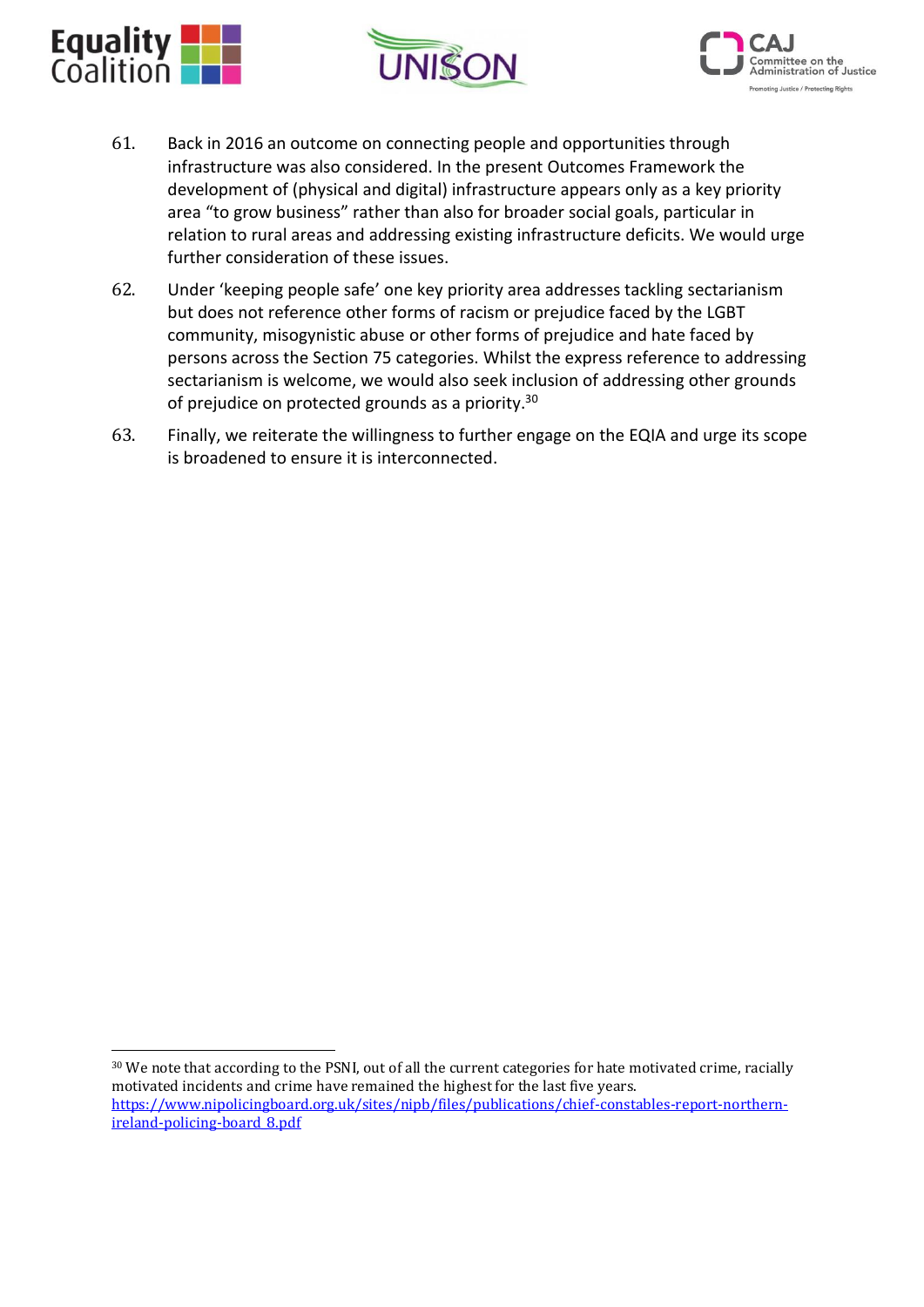





## **5. Consultation on the draft Budget 2021-22 (DoF)**

- 64. The NI Executive's budget process is dependent on the confirmation of the 'Block Grant' (DEL) through the Spending Review and confirmation of other revenue streams by the UK Government. In the context of the pandemic the Spending Review was not announced by the Chancellor until 25 November 2020.
- 65. The Ministerial Forward to the previous 2020-21 budget stated that "*In real terms the Executive's block grant is some £360 million below pre-austerity levels when comparing like for like funding*."<sup>31</sup> The present 2021-22 Block Grant from the recent Spending Review is in similar terms and "*essentially represents a stand still position in cash terms*."<sup>32</sup> The budget settlement hence continues to reflect this austerity deficit at a time when there is increased demand on public services and support, not least in the context of the pandemic.
- 66. At our February 2021 Equality Coalition meeting a presentation from the Nevin Economic Research Institute included the following graph comparing public expenditure in Western Europe, highlighting that the *per capita* expenditure in the UK is the lowest:



67. We understand that competency for taxation and setting the overall budget sits with the UK Government and not the NI Executive. Unless there is a significant shift in the budgetary practices of the UK Government the policy choices that can be made over the NI budget by the Executive are significantly constrained. This is particularly the

<sup>31</sup> Department of Finance, Budget 2020-21, page 3.

<sup>32</sup> Department of Finance, draft Budget 2021-22 consultation, paragraph 1.4.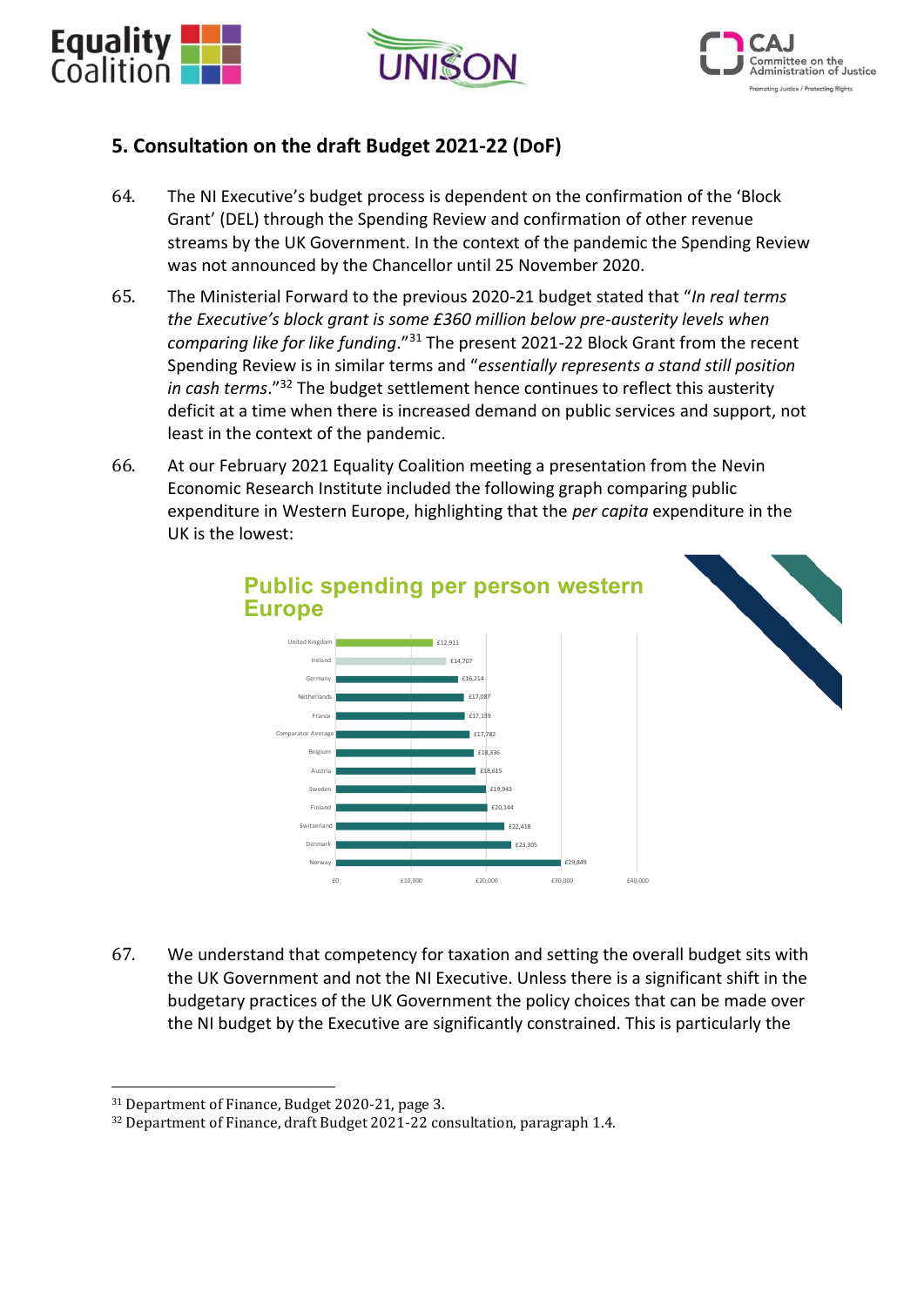





case when such budgetary practices have now existed for a decade since the financial crisis.

- 68. The foreword to the 2021-22 consultation document states (in relation to revenue stream of the block grant) that: "*The little additional money that is available has been used to fund the Agenda for Change pay increase for health care workers, lowincome families who struggle to provide meals to their children outside of school term time, children with Special Educational Needs, and the continuation of welfare mitigations."*<sup>33</sup> From an equalities perspective we concur that these areas are key priorities. Other key priorities would include childcare, the mitigation of the 'two child rule' (without which child poverty is exacerbated), and resourcing for social housing revitalisation programme to tackle acute longstanding housing need and inequality.
- 69. In relation to other funding streams, further to recent reforms, the Minister of Finance is only permitted by law to lay a draft budget based on UK funding streams that have been confirmed by the Secretary of State.<sup>34</sup>
- 70. Resources provided specifically for COVID 19 were £3 billion in 2020-21. A further £541.8 million for 2021-22, mostly for the health service, was confirmed at the time of the draft Budget.<sup>35</sup> A further £300 million was announced by the NIO on the 15 February but this was too late to be included in the draft budget. $36$
- 71. There is a much broader issue of post-pandemic rebuilding to deal with the socio economic fall out of COVID-19. The Equality Coalition in a statement in April 2020 stated that we were "*Conscious that the most vulnerable groups bore the brunt of the austerity invoked following banking bailout*" and called on "*the UK government and NI Executive to take all steps possible to ensure this is not repeated in the aftermath of Covid-19*." This is an issue in NI and beyond (see for example the end of mission statement by the UN Special Rapporteur on extreme poverty and human rights following an EU wide mission).<sup>37</sup> At present despite NDNA the UK continues only to confirm single year budgets that restrict planning and continues to run the block grant at austerity reduced levels.
- 72. A particular issue for this draft budget is that only some anticipated funding streams had been confirmed by the Secretary of State.
- 73. The Secretary of State had confirmed £28.4m (capital) funding for shared education and housing under the *Fresh Start* Agreement, and funding for non-devolved policing functions.<sup>38</sup>

**<sup>33</sup>** Department of Finance, draft Budget 2021-22 consultation, Foreword.

<sup>34</sup> [S64\(1A\) Northern Ireland Act 1998.](https://www.legislation.gov.uk/ukpga/1998/47/section/64) 

<sup>35</sup> Department of Finance, draft Budget 2021-22 consultation, Foreword.

<sup>36</sup> <https://www.gov.uk/government/news/300m-funding-boost-for-northern-ireland>

<sup>37</sup> <https://www.ohchr.org/EN/NewsEvents/Pages/DisplayNews.aspx?NewsID=26698&LangID=E>

<sup>38</sup> Department of Finance, draft Budget 2021-22 consultation, paragraphs 3.43-4.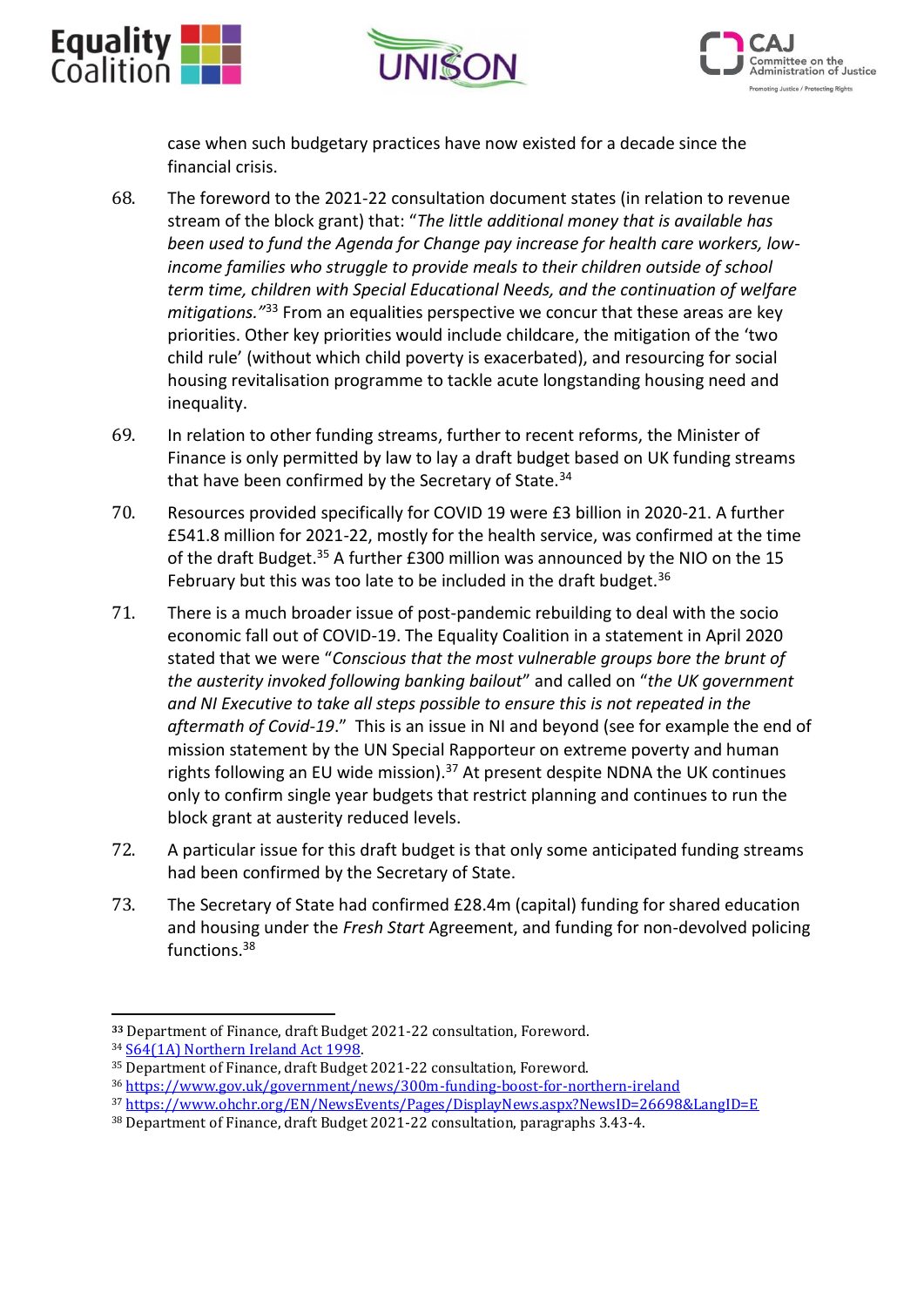





- 74. Funding streams resulting from the (DUP-Tory) Confidence and Supply Agreement (C&S)(£24.3m capital for Ultra-fast Broadband; £20m resource for severe deprivation, and £10m for mental health), had not been confirmed.<sup>39</sup>
- 75. Also not confirmed were major funding streams further to NDNA anticipated by the Department of Finance to be as follows:
	- "£85 million for the Agenda for Change pay dispute;
	- £49 million to support the transformation of public services;
	- £15 million Resource and £15.0 million of Capital to help deliver a Graduate Entry Medical School in Derry;
	- £25 million for Low Carbon Emission Public Transport."
- 76. NDNA monies had some conditionality attached to them. However, policy decisions have been taken and announced by the NIO to open some smaller funding streams under NDNA, most notably £3m funding stream for the NI Centenary Fund.<sup>40</sup>
- 77. It is in the public domain that the NIO convened in 2020 two meetings of the 'NDNA Joint Board' with the First and deputy First Ministers. The purpose of the Joint Board includes to "review use of funding provided under the NDNA agreement." <sup>41</sup> The DE equality screening document states that bids can be submitted to this NDNA Joint Board that can agree on additional allocations of NDNA funding. There is however at present no public transparency over the criteria being applied to the release of such funding or bids and as to how decisions will be equality screened, and as to whether the decisions are solely NIO decisions or joint NIO & TEO decisions.
- 78. It is also not clear why the NIO have ultimately made decisions (possibly outside the Joint Board) to release only some of the smaller NDNA funding packages and to presently withhold others, along with the C&S monies. We would seek clarification from the NIO if it has assessed the overall equality impacts of these decisions to, and not to, confirm funding.
- 79. There is also the context of the loss of EU funding further to Brexit. The draft budget document states that there is yet to be clarity over replacements for EU structural funds from the UK Government through the proposed "Shared Prosperity Fund (SPF)" and the extent to which the NI Executive, if any, will have any control over the funding (despite it engaging devolved competencies). The document does state that

<sup>39</sup> As above, paragraph 3.50.

<sup>40</sup> See announcement of 15 December [https://www.gov.uk/government/news/northern-ireland](https://www.gov.uk/government/news/northern-ireland-secretary-to-outline-centenary-plans)[secretary-to-outline-centenary-plans](https://www.gov.uk/government/news/northern-ireland-secretary-to-outline-centenary-plans) and an earlier announcement of a separate £1m for centenary linked heritage projects: [https://www.gov.uk/government/news/uk-government-launches-1-million](https://www.gov.uk/government/news/uk-government-launches-1-million-shared-history-fund-to-mark-northern-ireland-centenary)[shared-history-fund-to-mark-northern-ireland-centenary](https://www.gov.uk/government/news/uk-government-launches-1-million-shared-history-fund-to-mark-northern-ireland-centenary) The NDNA commitment to fund a Veterans Commissioner was also taken forward in October 2020:

<https://www.gov.uk/government/news/appointment-of-veterans-commissioner-for-northern-ireland> <sup>41</sup> <https://www.gov.uk/government/news/first-meeting-of-new-decade-new-approach-joint-board>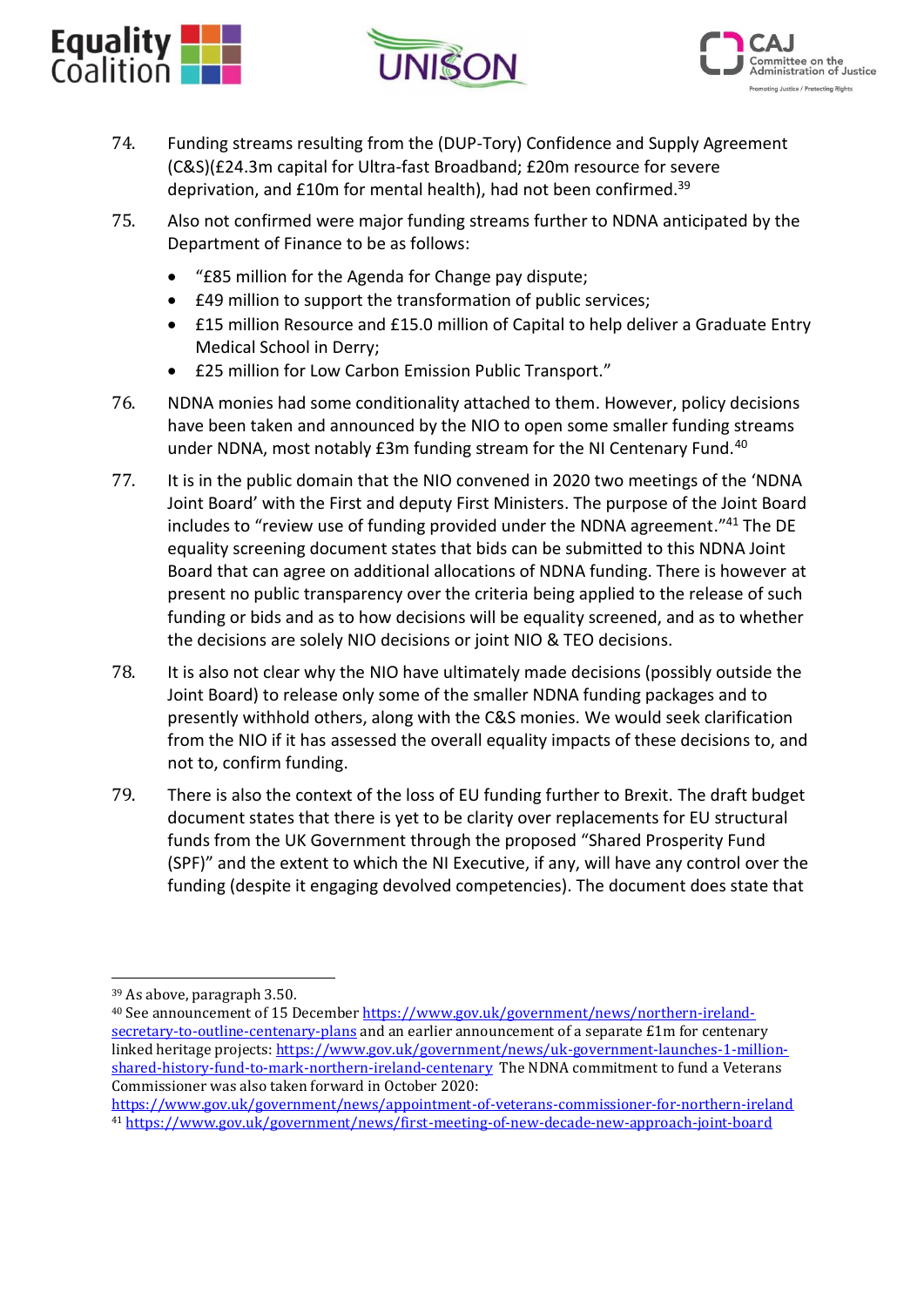





the levels of replacement funding will be lower than what had previously been provided for under EU Structural funds.<sup>42</sup>

- 80. There was also an NIO announcement of £400 million on the 10 December 2020 as a 'New Deal for Northern Ireland' economic and infrastructure package, however this appears largely be aimed at mitigating against some the additional costs for businesses that have resulted from Brexit. It does, however, make some reference to NDNA and specifically shared education. <sup>43</sup> It is not clear from the statement how this money will be provided, or again why only some but not other NDNA funding streams have been released.
- 81. It is also not clear if DoF/NI Executive has sought to end annual Treasury cuts of £2.5m to the block grant to subsidise NI long haul flights that no longer exist.
- 82. A further issue that has arisen relates to the budget for what had originally been envisaged as the pension for seriously injured victims of the troubles. A commitment had been made to progressing a pension under the 2014 Stormont House Agreement. Westminster ultimately legislated for a scheme in 2019. This had changed to victims 'payments' rather than a pension, (pensions usually being paid through the separate 'AME' funding stream for pensions and social security benefits). Whilst the scheme is scheduled to commence this year, with the potential for back payments to the time of the Stormont House Agreement, there has not been clarity over how it is to be funded. The NI Court of Appeal in February 2021 found that Westminster legislation made the NI Executive liable to ensure that the victims payments are funded, and has given a four week period for the NIO and NI Executive to reach a solution.<sup>44</sup> The scheme was scheduled to start in coming months. A recent estimate from the government actuary department is that the overall cost of the scheme will run between £600 million and £1.2 billion. <sup>45</sup> Costs will particularly be weighted to the initial period of the scheme given issues such as backdating. Reportedly the SOSNI had refused requests from the NI Finance and Justice Ministers to meet regarding the funding of the scheme since September 2020, but following the court ruling has now agreed to meet the parties. It is not clear why the NIO decided not engage or release funding on this highly sensitive issue. The Court ruling took place after the draft Budget had been confirmed and put out for consultation and is not factored in, how the issue is now determined by the NIO and NI Executive will have a significant bearing on the final budget and should be factored into final assessments on same.

<sup>42</sup> Department of Finance, draft Budget 2021-22 consultation, Foreword. Paragraphs 3.32-6 and forward. <sup>43</sup> [https://www.gov.uk/government/news/uk-government-provides-400m-package-for-northern](https://www.gov.uk/government/news/uk-government-provides-400m-package-for-northern-ireland-in-post-transition-deal)[ireland-in-post-transition-deal](https://www.gov.uk/government/news/uk-government-provides-400m-package-for-northern-ireland-in-post-transition-deal)

<sup>44</sup> <https://www.bbc.co.uk/news/uk-55997440>

<sup>45</sup> <https://www.bbc.co.uk/news/uk-northern-ireland-56158827>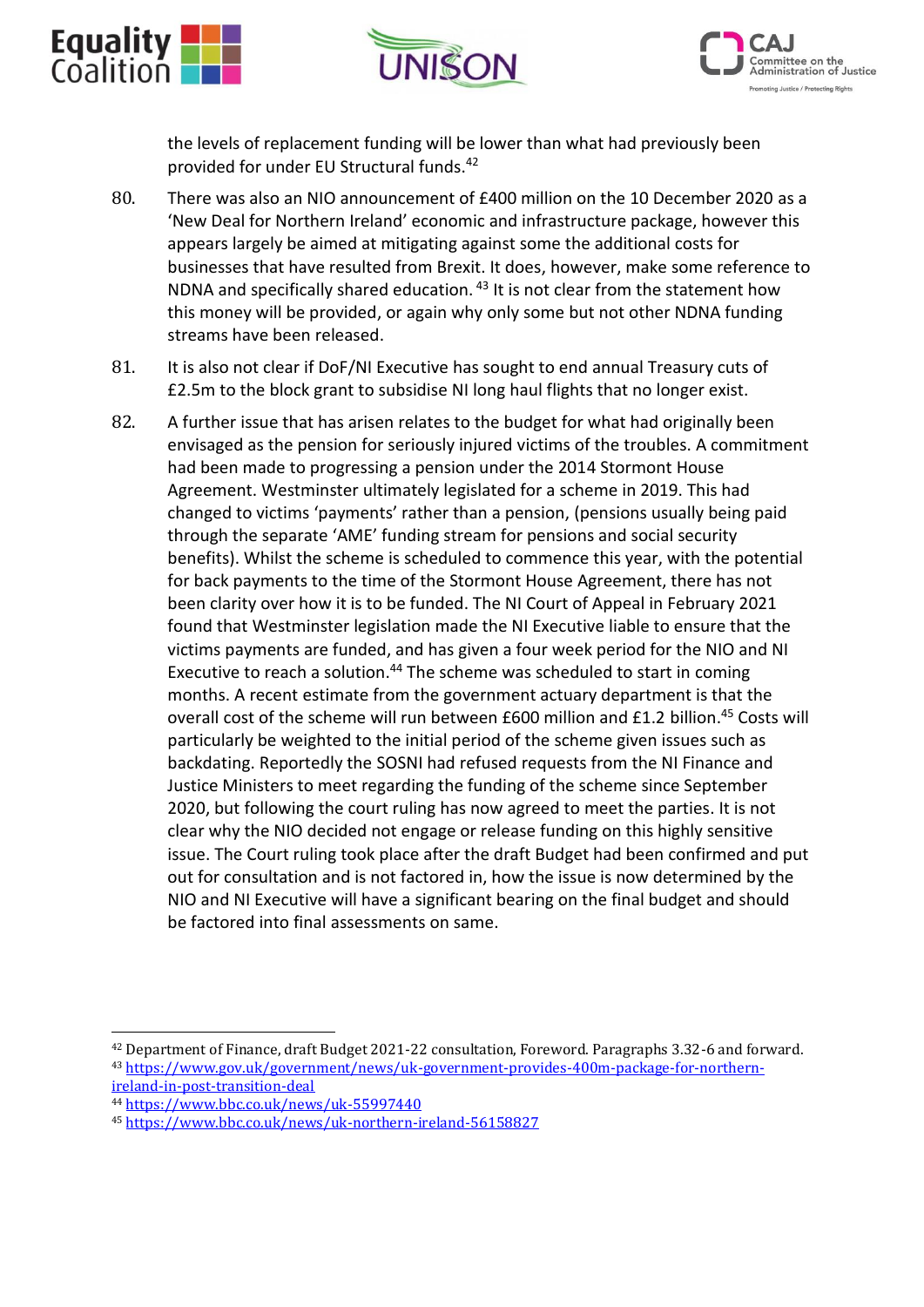





#### **The budget and the equality duties**

- 83. In previous budgetary years Equality Coalition members have been concerned that the duties and processes in Departmental Equality Schemes were being bypassed. This prevented meaningful input from Equality Coalition members.
- 84. Consequently, in recent years a number of challenges were issued by Equality Coalition members in the form of formal complaints and review requests under the procedures in Departmental Equality Schemes. Following this and its own inquiries the Equality Commission used its 'own initiative' enforcement powers to launch a formal investigation into the DoF's preparation of the NI Budget for 2019-20. This investigation concluded core procedural elements of the Equality Scheme had been breached.<sup>46</sup>
- 85. The Investigations Report seeks remedial action in the form of an internal process within DoF to ensure the equality duty is complied with. This involves DoF providing information on equalities impacts to the NI Executive, though setting out clear requests to all Departments to carry out the Section 75 statutory duties in preparing budgetary submissions and presenting an updated equality assessment to the NI Executive for its decision on the budget.<sup>47</sup>
- 86. We welcome that the DoF draft Budget contains such a process, seeking Departments to input screening and EQIA information to DoF and a commitment that DoF will then "*collate responses (screenings or impact assessments) from all NICS departments that have been developed in line with the commitments set out in their Equality Schemes*" <sup>48</sup> and provide them to the NI Executive to make the decision on the budget. As per the ECNI investigation, we would seek this to be undertaken through an updated overarching equality assessment of impacts.
- 87. We would also like to highlight the role gender budgeting can play in addressing gender inequalities and would seek that gender budgeting methodology is incorporated into the budget development processes.
- 88. We understand that the late timing of the Spending Review on the 25 November 2020 and the legal requirements to present the draft Budget to the Assembly in advance constrains the time for consultation on the budget and its equality impacts.  $49$  It is concerning, however, that the NI Executive only signed off on the draft budget on the 18 January 2021. The draft budget was originally tabled for the Executive meeting on the 10 December 2020, but was blocked from inclusion on the agenda from this and every other meeting until its approval. <sup>50</sup> The Finance Minister

<sup>46</sup> SDI/303/19 1 ECNI [Investigation under Paragraph 11 of Schedule 9 of the Northern Ireland Act 1998,](https://www.equalityni.org/Footer-Links/News/Delivering-Equality/Equality-Commission-investigation-report-into-Depa)  Department of Finance - [in its preparation of the Budget for Northern Ireland 2019-20.](https://www.equalityni.org/Footer-Links/News/Delivering-Equality/Equality-Commission-investigation-report-into-Depa) Investigation Report, September 2020.

<sup>47</sup> ECNI Investigation Report paragraph 7.1

<sup>48</sup> Department of Finance, draft Budget 2021-22 consultation, chapter 6 and paras 6.23-4.

<sup>49</sup> <https://www.legislation.gov.uk/ukpga/1998/47/section/64>

<sup>50</sup> [Ministerial Statement Public Expenditure: Draft Budget 2021-22, NI Assembly,](https://www.theyworkforyou.com/ni/?id=2021-01-18.12.1#g12.3) 18th January 2021.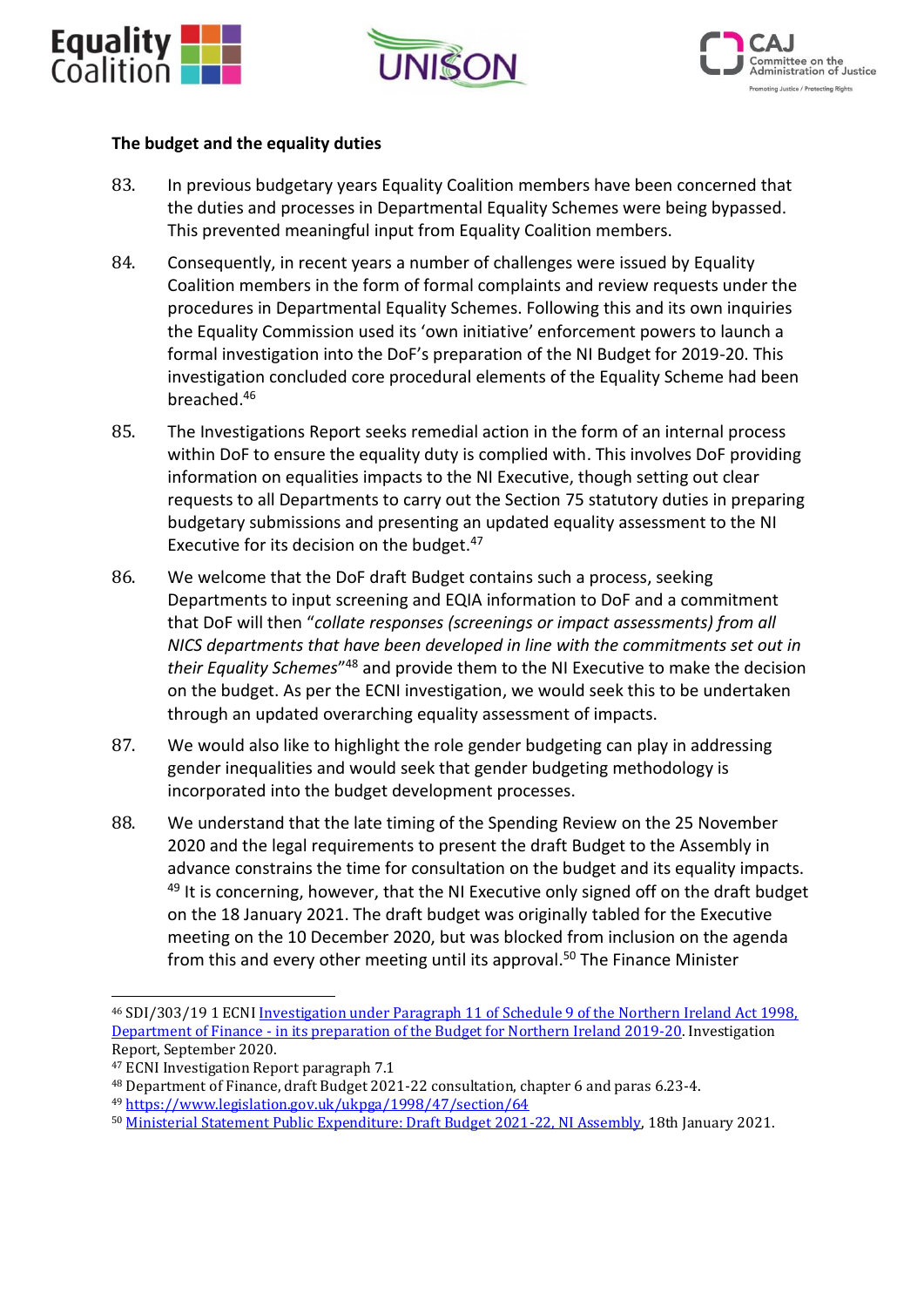





indicated to the Finance Committee that the issue related to proposals to cut other departments to replace Dept. Economy administered EU business subsidies lost as a consequence of Brexit. It is notable also, as alluded to below, that the current draft budget that was ultimately approved excludes allocations on key equalities issues such as housing transformation. The delay in the NI Executive approving the budget paper has significantly constrained the time available for consultation and consideration of the equality impacts of the budget.

- 89. We very much welcome that the Department for Communities moved quickly to produce and consult on a detailed draft EQIA on the impact of the draft budget on its functions. We also welcome that most other departments have now produced screening exercises.
- 90. It is precisely this process, required by the equality duty, that provides transparency in decision making over the equalities impacts of policy and our members with the opportunity to meaningfully engage with and input into the process as was envisaged by the architects of the equality duty.
- 91. The following sections will deal with Departmental assessments of equalities impacts.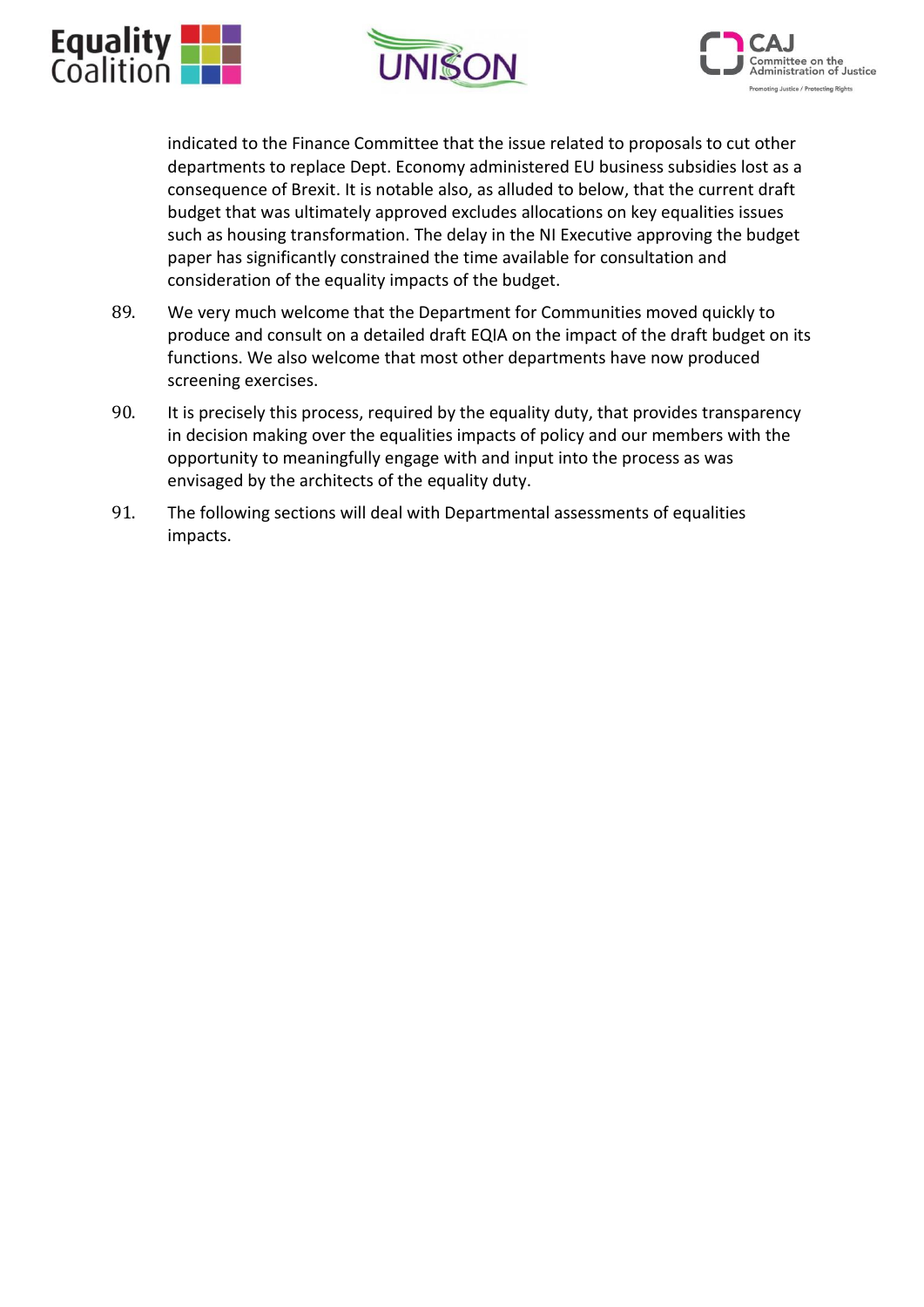





## **6. Departmental assessments of equalities impacts**

## **6.1 Department for Communities EQIA**

The Department for Communities (DfC) published their draft Equality Impact Assessment (EQIA) on 27th January 2021.

The DfC EQIA focuses primarily on how the lack of anticipated funding for various projects will negatively impact Section 75 categories.<sup>51</sup> The priority functions identified as being impacted by the flat Resource Draft Budget include: 1) Benefit delivery for working age customers given increased demand for working age benefits as a result of increased unemployment, and 2) employment support to help those impacted by Covid-19 related unemployment, including the £1.5m reduction in resource funding to the independent advice sector.<sup>52</sup>

The previous funding stream for independent advice appears to have its origins in the Fresh Start agreement, where the NI Executive agreed to "provide additional funding for independent advice services in recognition of the complexity of welfare and tax credit changes."<sup>53</sup> It is not clear why the NI Executive has decided to now cut this fund, we consider that a consequential collapse of a major sector frontline advice services would have major adverse impacts on Section 75 groups disproportionately suffering poverty and hardship, currently exacerbated by the fallout from the pandemic.

The DfC EQIA cites no resources being made available in the draft budget to fund a range of recommended new welfare mitigations, including mitigations to offset the Two Child Policy. This is concerning, as due to the major adverse impact of the two Child Policy on women and children, the Equality Coalition has long advocated for the policy to be eliminated and/or mitigated against.

Also of key concern to the Equality Coalition is that, as set out in the EQIA, the DfC "has received no allocation for Housing Transformation in the Draft Budget 2021-22."<sup>54</sup> The impact of this is assessed as hindering progress in the long-awaited revitalisation programme to ensure sufficient social housing is available to meet demand. It will also reduce opportunities for other service and policy interventions to reduce housing need and

<sup>51</sup> DfC states that with the current budget, efficiencies are necessary, but that these will be individually subject to a screening/EQIA process as agreed "7.3…In the context of delivering public services with constrained allocations, the Department is urgently considering options to live within its 2021-22 allocation whilst continuing to maintain effective public service delivery. These options include not filing staff vacancies and considering how efficiencies can be realised across the Department, its ALBs and programmes of work. This will be challenging given over 92% of the Department's Resource budget is required to meet procedural, contractual, inescapable and statutory obligations."

<sup>52</sup> The DfC EQIA states that due to the lack of anticipated Covid-19 relief funding, the DfC will have to stop plans to recruit staff to process working age benefits, as well as stop several planned schemes to assist people returning to work. This is despite the increased demand due to the fallout from the pandemic. <sup>53</sup> A Fresh Start, Section C, Paragraph 3.1

<sup>54</sup> DfC EQIA, paragraph 6.21. DfC has received £38 million in financial transactions capital (money which is spent in or loaned to the private sector) for the continuation of the Co-Ownership housing scheme.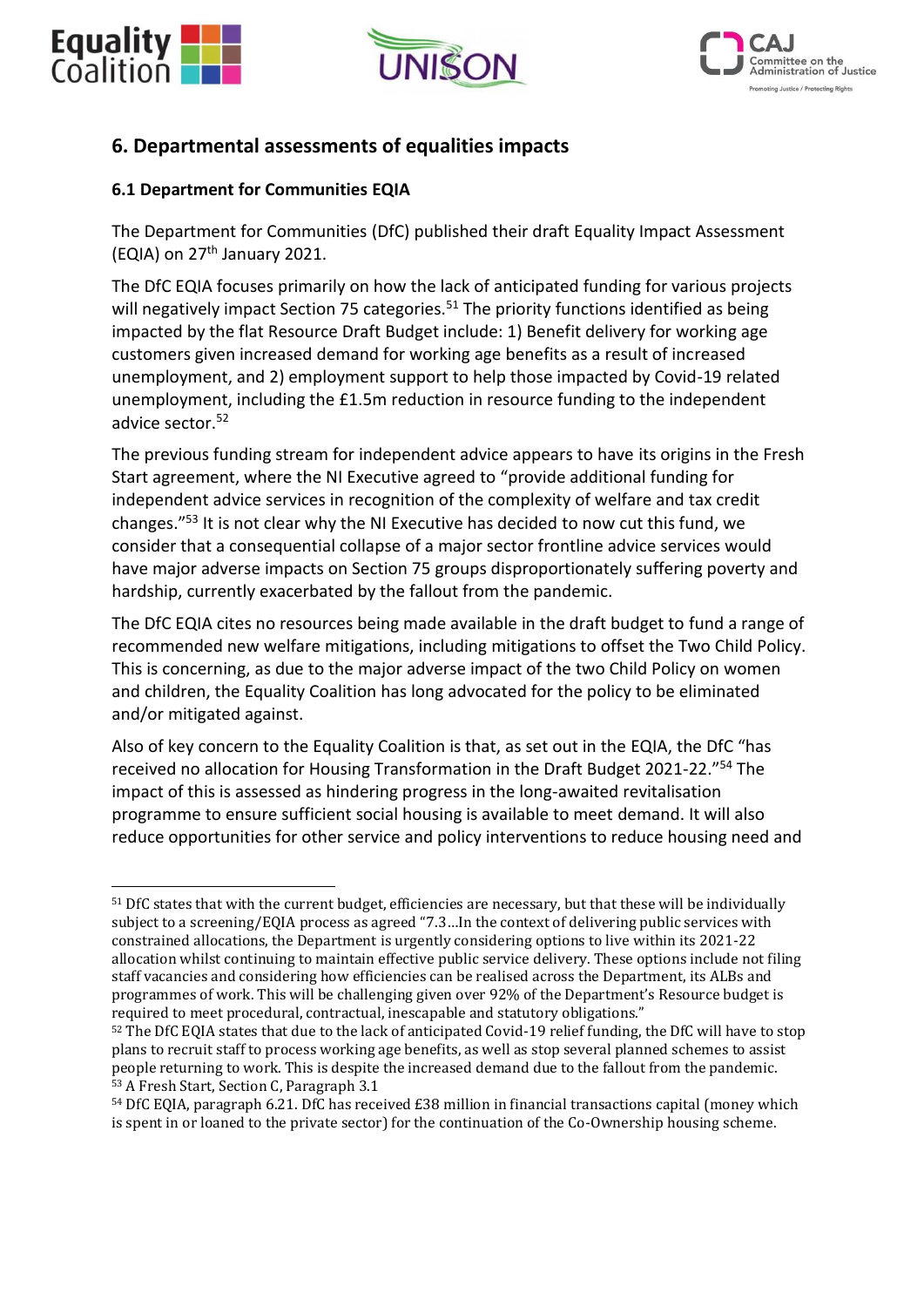





inequality. The EQIA references the ECNI Key Statement of Inequalities in Housing in relation to existing inequalities across Section 75 grounds.

The DFC EQIA then makes the following findings of adverse impact across a number of s75 grounds:

**People of different ages**: Young people have been negatively impacted by Covid-19 related unemployment, and low paid workers are seven times more likely to have worked in a sector that is now shut down.

**Men and Women Generally**: Women are about 1/3 more likely to be working in a sector that is now shut down.

**People with or without a disability:** The lack of labour market support will adversely impact on unemployed disabled people, who will now be even further from the labour market because of Covid-19 related increases in unemployment.

**People with or without dependents:** The lack of anticipated funding will negatively impact children and women, particularly those on benefits and/or in need of financial support and advice.

**Marital Status:** impacts on single parents identified;

We also consider that there will be adverse equality impacts on ethnicity (including community background)<sup>55</sup> as a result of the draft budget proposals and would seek that DfC reflect this in the final EQIA.

We have long had concerns that analysis of impact on such grounds has been officially evaded, including in relation to housing inequality but also in the original DSD EQIA on welfare reform. The Equality Coalition '*Sectarianism: Key Facts*' <sup>56</sup> report noted that a Cumulative Impact Assessment commissioned by the NI Human Rights Commission on welfare reform had also omitted data on sectarian inequality, due to DfC holding but declining to release data that had been gathered on same under the Family Resources Survey (FRS) and the Living Costs and Food Survey (LCF). The NIHRC consequently recommended that these datasets be released to ensure equality assessments could be made on such grounds.<sup>57</sup> We therefore urge DfC to use data from these sources (which will be available to DfC regardless) to inform its EQIA on the currently missing grounds.

We concur that the current flat rate budget, without a commitment from the Secretary of State to approve the NDNA funding and with very limited Covid-19 relief funding, institutes major adverse impacts on the most vulnerable people living here. We urge the NIO and NI Executive to consider alternative policies, in the form of additional funding to address the adverse impacts under the current policy. If these resources are forthcoming, we urge DfC to examine mitigating measures.

<sup>55</sup> I.e. the section 75 categories of political opinion, racial group and religious belief.

<sup>56</sup> Dr Robbie McVeigh "Sectarianism: Key Facts" (Equality Coalition: 2020), page 11.

<sup>57</sup> "The religious affiliation variable in the FRS and LCF data should be made part of the End User Licence datasets available to researchers. This would be make it possible to analyse the distributional impact of tax and social security reforms by religious community, which is particularly important in the socioeconomic and policy context of Northern Ireland." ([Reed and Portes 2019: 143\)](https://www.nihrc.org/publication/detail/cumulative-impact-assessment-of-tax-and-social-security-reforms-in-northern)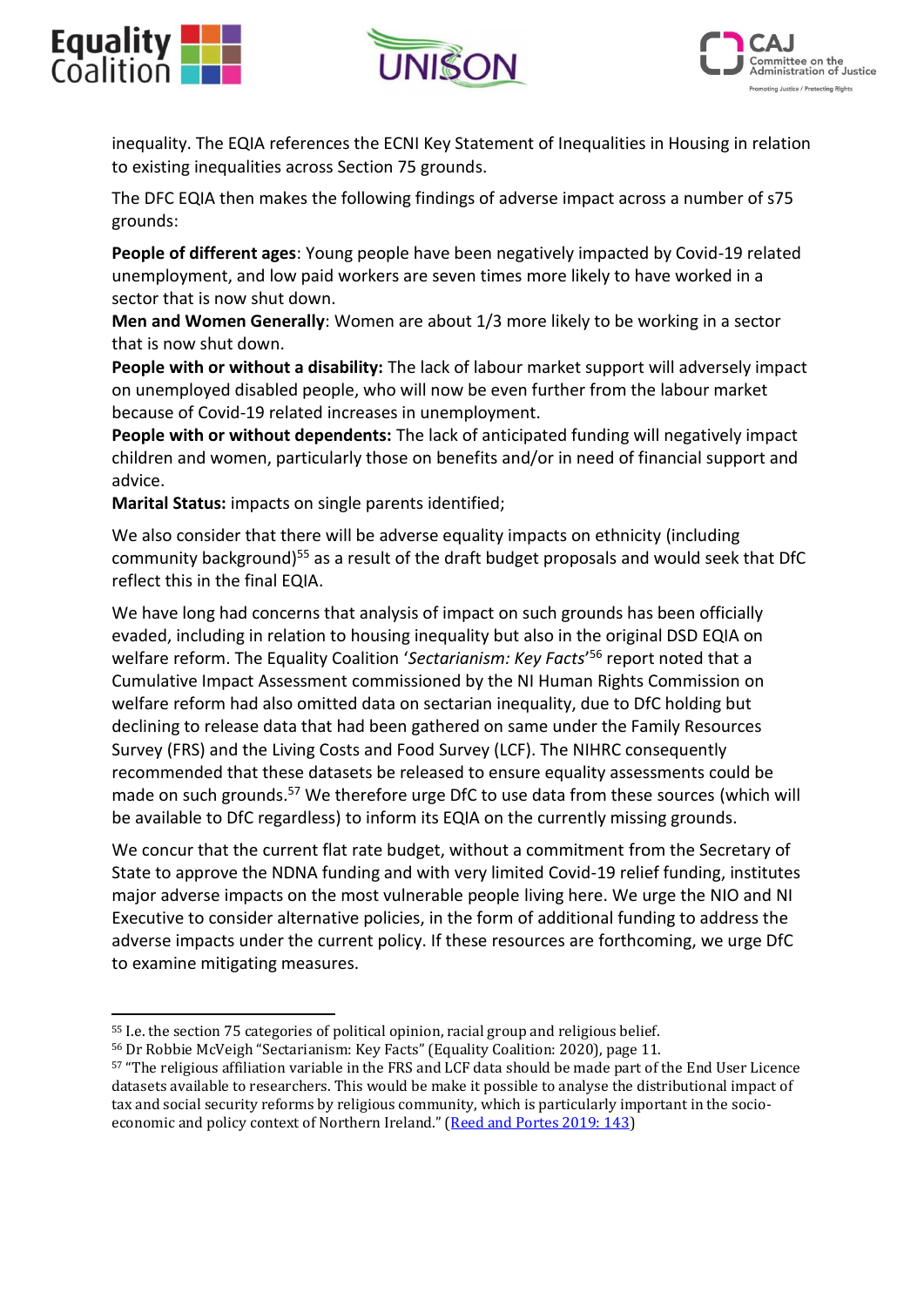





## **6.2 Department of Justice**

On 9 February 2021, the Department of Justice published two documents related to the budget, including an equality screening and a document titled "DoJ Draft Budget 2021-22 Overview and Equality Impacts" (Overview).

The Overview is a comprehensive analysis of the pressures facing the Department with the existing budget, and the potential ramifications on Departmental goals and existing programming.

By contrast, the Screening does not evaluate any of the issues related to the potential loss of staff and programming with the current budget against the impacts that will be felt by Section 75 groups. Instead, the Screening determines that 'minor' impacts will be felt, and therefore there is no need to progress to a full EQIA.

An example of the disconnect between the detail in the Overview and the lack of detail in the Screening is found in taking forward the recommendations in the Gillen Review. The Overview states:

"The Department will not be able to deliver the key Gillen Review recommendations in full without the necessary additional funding and investment. Not implementing these would result in failure to deliver on the Gillen recommendations and on key measures to support vulnerable victims."

However, the only reference to the Gillen Review in the screening states:

"It is anticipated that implementation of the Gillen Review recommendations will have a positive impact on all Section 75 groups, children and those across all areas of Northern Ireland."

The screening should consider the impact of the potential budget cuts on the implementation of the Gillen Review under the relevant S. 75 category, specifically Gender. The Overview includes evidence that women and girls are the primary victims of sexual violence in NI. This detail of need and existing inequality is however missing from the screening. Instead, the Gillen Review is deemed to benefit everyone in NI equally, and no adverse impact inference is assessed in not being able to deliver it. A similar lack of detail on the impact of the draft budget on other policy areas is found throughout the screening. The screening then identifies a 'minor' impact across all Section 75 categories (except for marital status which has 'no impact') and consequently the screening decision is not to proceed to an EQIA.

The following general commitment is made:

"The DoJ Draft Budget 2021-22 will be allocated to mitigate where possible any potential impacts across the Section 75 groups. The Department considers a minor or no impact on all section 75 groups."

However, no information is provided as to what is proposed to mitigate the impacts in question. There is also little to no detail provided in the screening as to the different needs, experiences and priorities of each of the S.75 categories, in relation to the budget.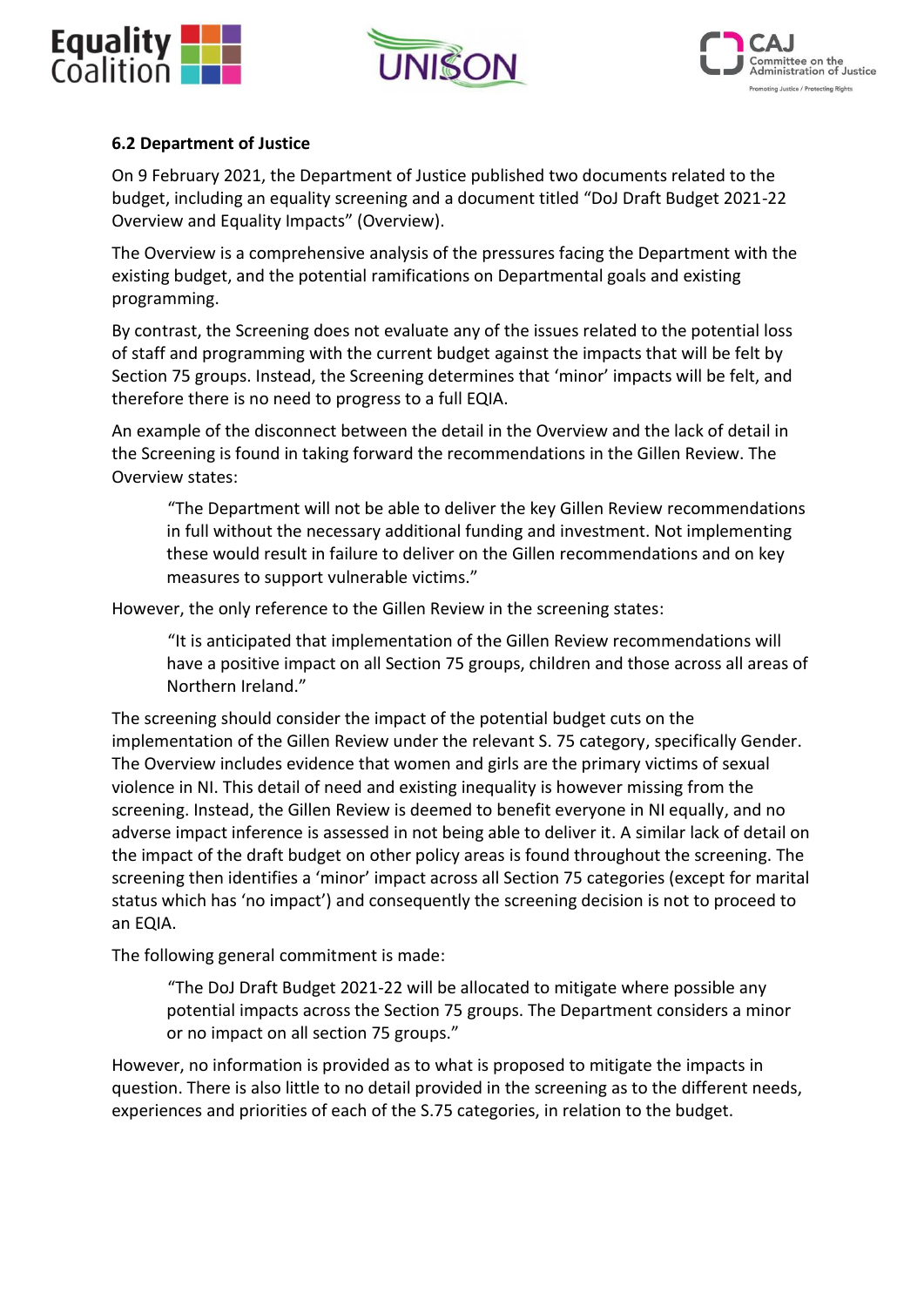





Under the terms of their Equality Scheme, the Department should be monitoring the equality impacts of their policies (including their budget) throughout the year. It is unclear at this point if there are information gaps as regards assessing the equality impacts of not proceeding with or limiting particular policy initiatives due to lack of budget allocations, or if the information is held but has not been included in the equality screening.

Had information been included, it could have been contrasted against the ongoing draft budget to determine the ramification of potential cuts on equality groups. If there are data gaps, in accordance with ECNI guidance, this is also a ground to favour a screening decision to conduct an EQIA.

We consider that the information in the Overview document on the Gillen review alone is sufficient to identify potential major adverse impacts on grounds of gender and consequently to trigger a full EQIA. This is likely to be replicated in other policy areas.

The equality screening fails to consider relevant information, to take into consideration details of need, experience and priority for each Section 75 group, and ultimately the screening decision is inaccurate, leading to a finding of 'minor' impact and no mitigation and no EQIA. Procedurally this does not comply with the following sections of the equality scheme: 4.2 – 4.14.

In this context we would seek to trigger the formal process (set out in paragraph 4.16 of the DoJ Equality Scheme) of a consultee requesting a review of the screening decision not to conduct an EQIA; with a view to an EQIA being undertaken.

In light of the limited time available, ideally an EQIA would be completed urgently to form part of the overarching information to be presented to the NI Executive by DoF on which a decision on the final budget is taken. This would allow DoJ to make its case that a lack of allocations will lead to adverse impacts on equality. Should it now not be possible to undertake this in the timeframe we would urge DoJ to conduct an EQIA on the final budget allocation and consider mitigating measures and alternative policies to address adverse equality impacts, this in itself could include informing 'in year' monitoring round bids.

## **6.3 Department of Health (DH)**

The Department of Health has published an equality screening on the budget and a document titled "Department of Health 2021/22 Draft Budget Outcome" (Outcome). In general, both documents are quite comprehensive and transparent regarding the impact of the draft budget on services and resulting impacts on S.75 groups.

Notably missing is a screening decision, and we urge the Department to rectify this, and to proceed quickly to an EQIA based on finding major impacts in the screening.

The Outcome document is an overview of the various pressures facing the Department because of the draft budget. The Department has received £495.2 million additional nonrecurrent funding from the 2020-21 baseline. The recurrent funding is £52.1m, specifically to cover the Agenda for Change pay increase. DH states: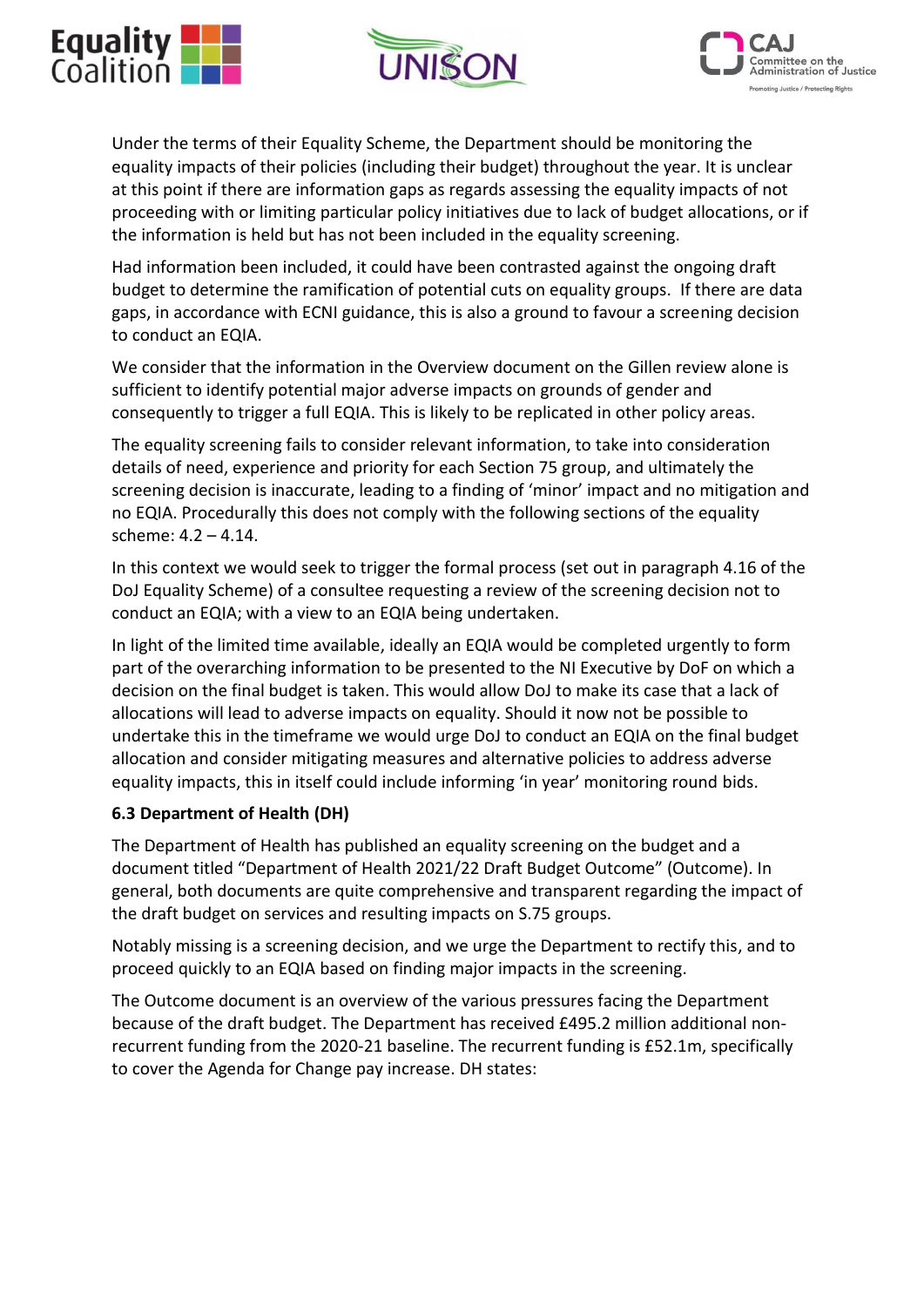





Therefore the budget settlement will be very challenging to manage against our total funding requirements as it is not adequate to meet the rising demand and the growing needs of our aging population. The fact that the available recurrent mainstream resource funding has only marginally increased means it will not provide a basis for the sustainable rebuild of our health service.

The Outcome document describes anticipated NDNA funding as welcome, but not sufficient to maintain Transformation programmes at their current funding level, and therefore it is likely that COVID-19 rebuilding funding will have to be used to fill the gap.

There follows a detailed description of the £165 million required to fulfil the further priorities set out in NDNA. The Department will be examining if COVID-19 funding can be used for these priorities, however this source is non-recurring and so cannot be used for multi-year commitments. The Department states that "*The level of non-recurrent funding has now reached such a high level that it is vital that we guard against the assumption that additional funding will become available when needed."*

The equality screening has started the process of analysing the impact of the budget on service provision, and the resulting impact on S.75 groups. Ideally, there should be much more detail in this screening, particularly considering most of the budget revolves around existing service provision, which should be continually monitored for equality impacts. In other words, DH should have a breakdown of the equality impacts of their service provision, and should be constantly measuring this against existing need of S.75 groups. The budget should essentially be an annual reporting mechanism to evaluate progress, determine priority areas of increased funding based on need, and to evaluate the impact of any cuts to services on S. 75 groups.

The Department assesses that the draft budget will have major adverse impacts on people with a disability, gender, age, and race and a minor adverse impact on sexual orientation and dependents. Under the terms of the Department's equality scheme, the Department should now proceed to a full EQIA on the draft budget as a whole, or on the budget once agreed, as opposed to waiting to proceed to an EQIA on individual initiatives once decisions have already been made regarding budget cuts. The "considerations to options to address pressures" referenced by the DH in paragraph 25 of the screening should be explored in an EQIA prior to the final decisions being made.

## **6.4 Department of Agriculture, Environment and Rural Affairs (DEARA)**

On 11 February 2021, The Department of Agriculture, Environment and Rural Affairs (DAERA) published two budget documents, "Further details on draft budget 2021-22 outcome for the Department of Agriculture, Environment and Rural Affairs" (Outcome) and a draft budget screening.

The Outcome document is one of the most comprehensive breakdowns of budgetary allocation by service area and programme from any Department so far. By contrast, the equality screening is one of the least compliant with the equality scheme out of all Departmental responses thus far.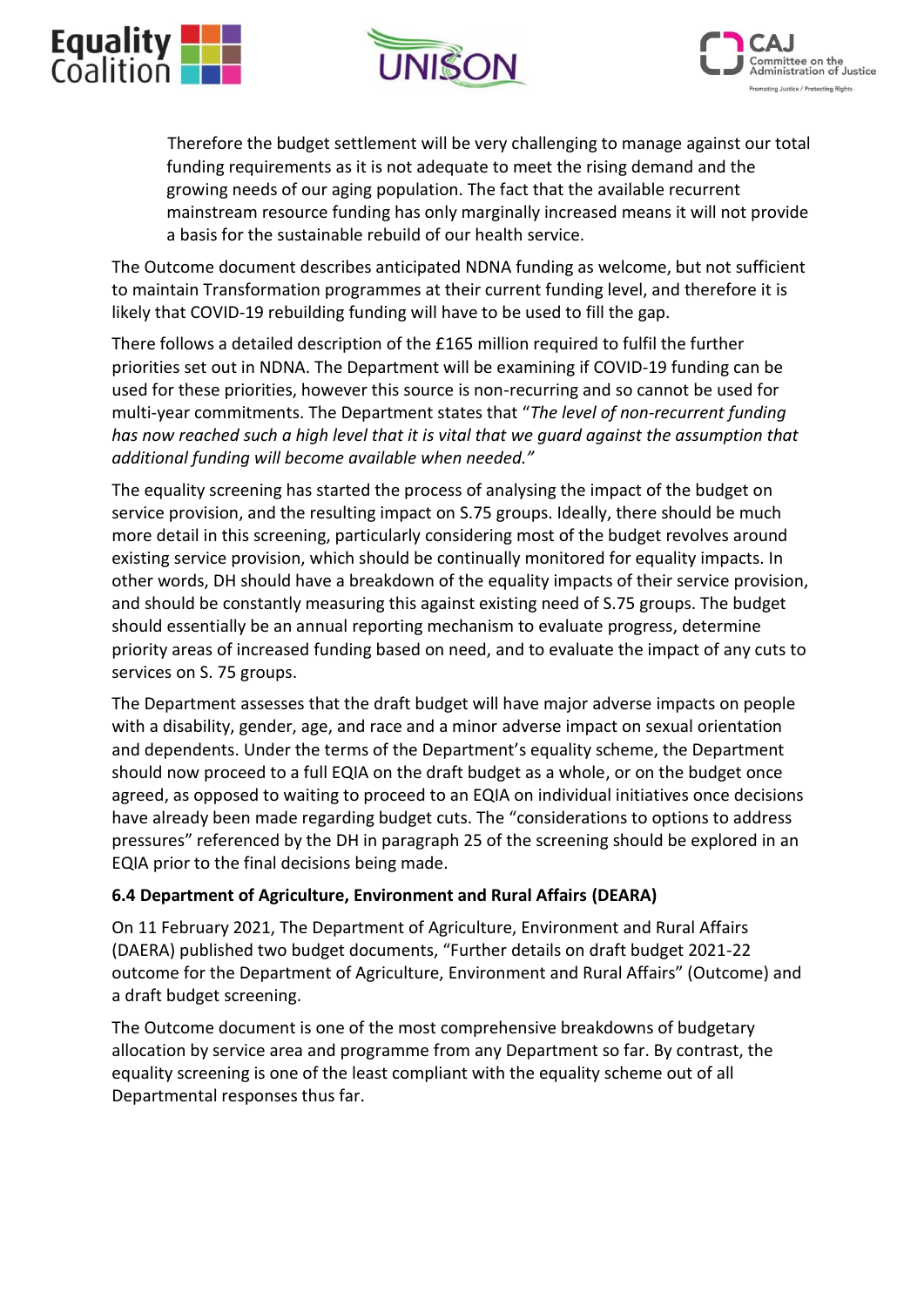





The Outcome document is a detailed analysis of budgetary funding by programme area, and discusses the key functions of the Department, including the PfG, EU exit, Environment, and COVID recovery. The Outcome documents states the draft budget allocation as well as the 'anticipated' funding yet to come, and highlights the shortfalls in budget allocation against need, which come to £33.9m.

These pressures include: EU replacement funding, Pay Inflation, Carrier Bag Levy Income, Environment Fund, Bovine TB Eradication Strategy Operational Costs and more. The Department states that despite the reinstatement of funding from 2021-22, additional Protocol funding and EU replacement funding, they are still facing a shortfall of £33.9 million.

Regarding Capital DEL, the Department anticipates taking forward £130.5 million in Capital over the year. This includes: Programmes: £48.1m; IT Systems: £21.6m; Estate Transformation: £3.8m; Research and Development: £22m; EU funding (mainly from Rural Development Programme): £35m

The Outcome document details the various elements of these funding strands, including their aims, objectives and services. In conclusion, the Department states that more Capital funding would have specifically helped to enhance the allocations to the Green Growth Foundation Programmes, Estate Transformation and Recurring Capital.

The budget equality screening contains essentially none of the detailed information on budgetary spend and service delivery found in the Outcomes document and hence any equalities impacts of the budget proposals for DAERA are not assessed. Rather under the likely impact on equality of opportunity the Department has decided that the draft budget will have no impacts on any S. 75 group, because it will benefit everyone. The lack of information or detail is quite odd as the Outcome document (published on the same day as the screening) highlights that key business areas will likely be impacted by the draft budget. DAERA states "Equality assessments and rural needs screening for the key business areas impacted will be undertaken by relevant Business Areas within the Department once final decisions based on their allocations are taken and any mitigating actions can be considered." However, there is a duty under the equality scheme for screening to occur at the earliest stage of policy development.

We would therefore request a formal review of the screening decision (under the process in the DAERA'a equality scheme) as the process in paras 4.3-4.12 of the Scheme has not been followed despite the apparent availability of relevant data.

#### **6.5 Department of Education**

On 16 February 2021, the Department of Education published two documents related to the budget, the "Department of Education (DE) 2021-22 Draft Budget" and the "proposed 2021- 22 Resource Budget Equality and Human Rights Budget Screening" (screening). The Budget document states that in 2021-22 DE is facing a resource funding gap of £321.3m and a Capital funding gap of £59.8m (assessed prior to the January Monitoring round). The Resource funding gap is made up of: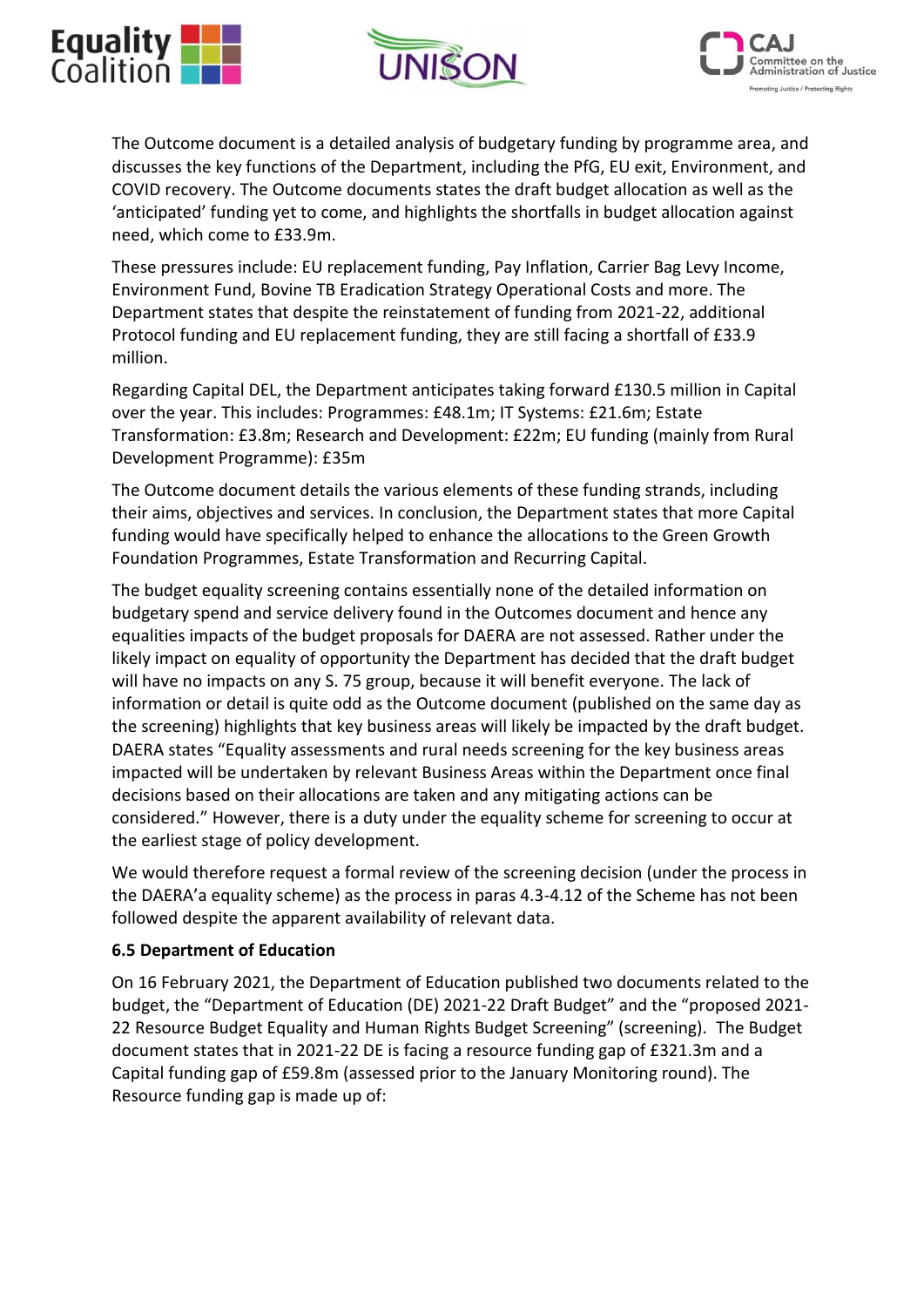





- General Pressures: 137.2 m
- COVID-19 Pressures: 73.7 m
- NDNA pressures: 110.4

The stated NDNA pressures include: Teachers Pay Deal 2017 and 2018, Resourcing Pressures in Schools, SEN funding for schools, Executive Childcare Strategy, and more. General Education Pressures include: Period Poverty, Summer Schools, Engage, Emotional Health and Wellbeing Framework, and more.

The budget screening contains minimal details of evidence or information relating to Section 75 groups. The details of needs, experiences and priorities of each category are not examined in relation to the draft budget and the services and programmes previously provided, proposed services and potentially cut services, but rather are seemingly random phrases and statements of general need disconnected from the policy in question. It appears that the information may have simply been cut and pasted from a prior screening.<sup>58</sup>

The Screening does not examine the impact of the budget on individual S. 75 categories, but rather has merged all of the boxes and put in a general and vague statement and based on this identifies a 'minor' impact on all Section 75 groups.

DE has determined that because budget decisions have not been finalised, the impact of the proposed budget is impossible to determine. In fact, the purpose of screening is to examine policies that are likely to have an impact on equality of opportunity, at the earliest stage of policy formation. Therefore, it is not too early to provide details on the plans and related impacts of potential budget cuts to service provision. Other Departments have been able to provide this information. Only by screening these plans will the Department be able to adequately identify potential adverse impacts and present a case for mitigation in relation to the final budget. Rather than being separate from policy making, screening should be an embedded part of the process.

We would therefore request a formal review of the screening decision (under the process in the DE equality scheme) and seek a revised exercise that follows the prescribed methodology for screening in the DE Equality Scheme.

#### **6.6 Department of Finance**

On 12 February, the Department published the equality screening on the draft budget 2011- 22. The Department describes their services as follows:

"DoF also provides a range of frontline services, for example, in the areas of civil registration, rates collection, valuation, land registration and mapping information. The Department is responsible for the NI Direct Programme which aims to modernise and improve services to the citizen and drive channel shift to on-line

<sup>58</sup> For example, under "Racial Group" the Department has put the phrase: "Children from the Traveller community and Roma children have some of the lowest levels of attainment of all equality groups." This single phrase is the only piece of evidence that the Department has been able to gather on the diverse needs, experiences, and priorities of children of different ethnic backgrounds living in NI and there is no link between it and the implications of the draft budget proposals.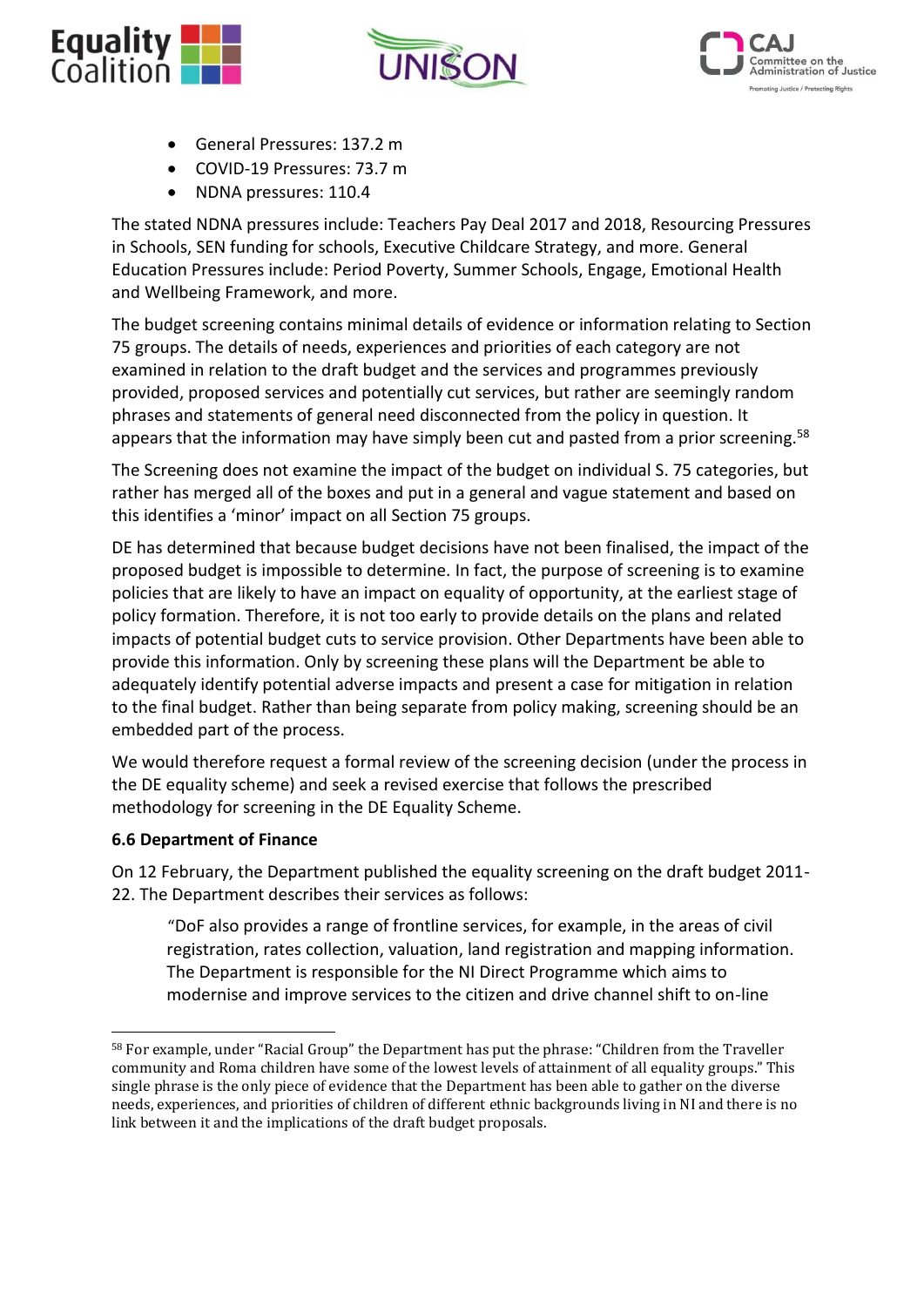





transactions. The Department is also responsible for Civil Law Reform, Public Sector Reform, and is the NI sponsor body for the Special EU Programmes Body.

The aim of the DoF budget for 2021-22 is to enable the Department to continue to carry out these core services and to take forward initiatives to benefit the NI citizen and make the NICS truly representative of the people we serve.

The Department is also considering how it can continue to help support local businesses and the NICS employees following the COIVD-19 outbreak including rate relief and increased agile working.

The Department will continue to consider how it currently operates and reduce or stop non-essential areas and streamline functions where possible."

The screening does not however assess how the draft 2021-22 budget allocation will impact these existing frontline services and functions despite the indication that the budget will require it to "reduce or stop non-essential areas and streamline functions where possible."

Separate from the screening, the DoF has published a document entitled "Department of Finance Budget 2021-22", which elaborates on the financial position of the Department including the pressures facing DoF, and their plans for service provision. This describes plans for new priorities, including the establishment of a Fiscal Council "which will prepare an annual assessment of the Executive's revenue streams and spending proposals and how these allow the Executive to balance their budget" and a Fiscal Commission which will "examine options for the further devolution of tax powers to the Executive as well as other revenue raising measures" to deliver priorities in the PfG.

Ultimately, the Department concludes that they are facing pressures in the region of £16m, and:

"Consideration is being given into how the Department can manage within its opening baseline position and will endeavour to protect frontline services. **However, it is too early to provide details on such plans or related impacts**. In addition it is anticipated that the Department's income levels will be reduced as a result of COVID and will need to manage the continuing spend from within the baseline." (emphasis added)

As alluded to above in our response to the DE screening we do not concur it is too early to assess the equality impacts that the draft budget would have on DoF functions.

The Department does commit to revisiting the screening once the budget decisions have been made on "any reductions or allocations." This is welcome yet we would urge DoF, as with other departments, to revise its screening to inform the final budget decision by the NI Executive first. The revised screening should also ensure it remedies the limited data or evidence in the current screening